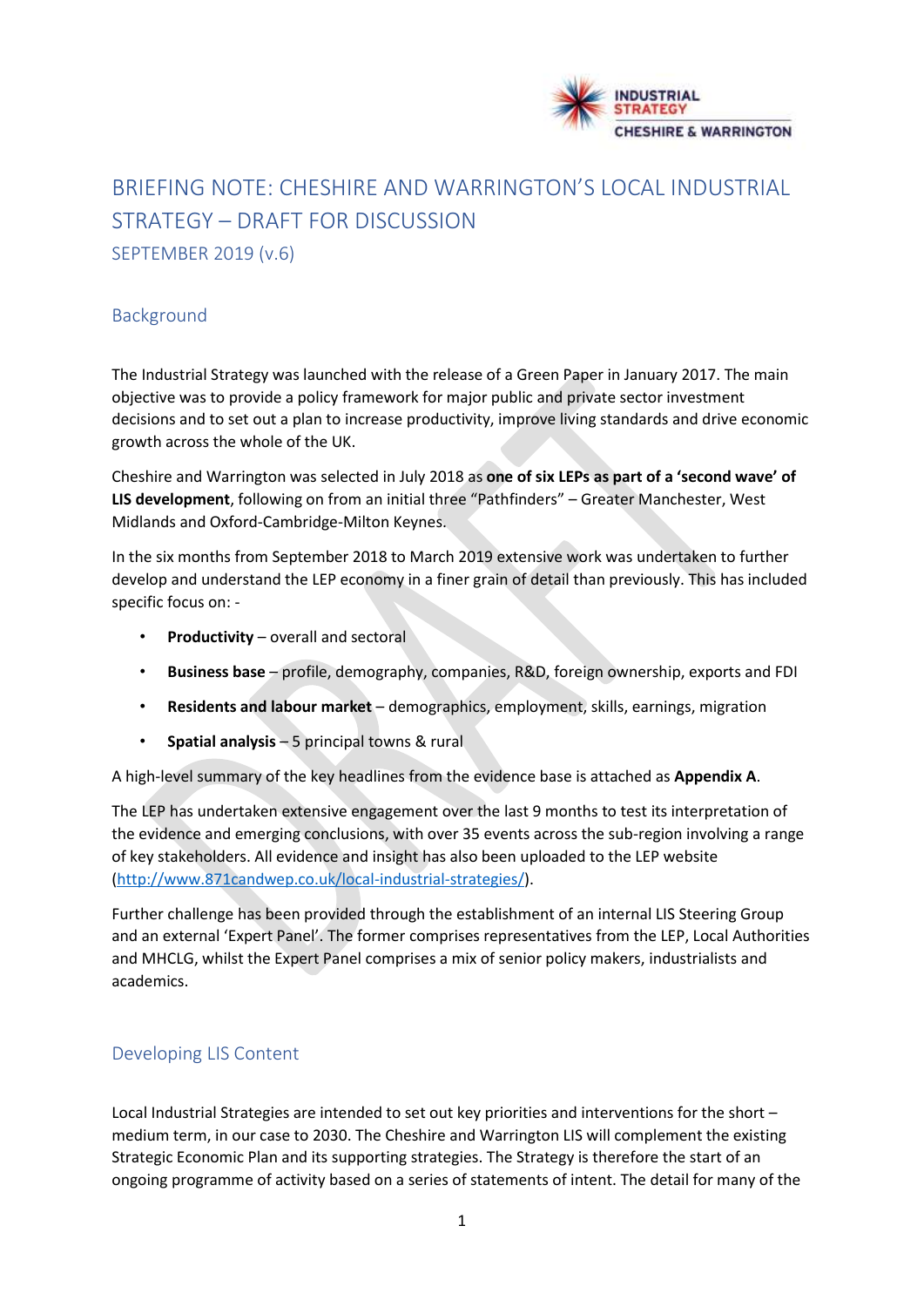

priority interventions are still to be finalised and will need support and buy-in from Government, the business community, our Local Authority partners and wider stakeholders if they are to be developed and delivered successfully.

To date published Local Industrial Strategies have followed a similar general style and format, but government expects that each will be distinctive, rooted in evidence and driven by clear priorities. The narrative and key messages will be developed jointly with each LEP area. The LIS document will be finalised towards the end of the process, with initial conversations locally and with Government supported by a series of Policy Position Papers (PPPs) which set out the public narrative, evidence base, strategic case, local commitment and asks of Government for each of the workstreams under development.

Currently nine workstreams are being progressed (Fig.1) which cover four areas of specialism drawn from the evidence alongside the five foundations of productivity. These workstreams are led by a mix of industry leaders, LEP and local authority policy specialists and have been co-developed using existing networks and groups from across the sub-region.



*Fig.1 LIS Workstreams (Area Strengths and Foundations of Productivity)*

In addition, the LEP is supporting its three local authority partners to produce Local Area Industrial Strategies to account for the reality that the LEP has some standout strengths, opportunities and challenges, however this means some sectors or places which are significant to local economies can perhaps get lost in the sub-regional narrative.

It is currently anticipated that the Cheshire and Warrington LIS will be published before the end of October 2019.

The next section of this paper sets out the current thinking in respect of each workstream.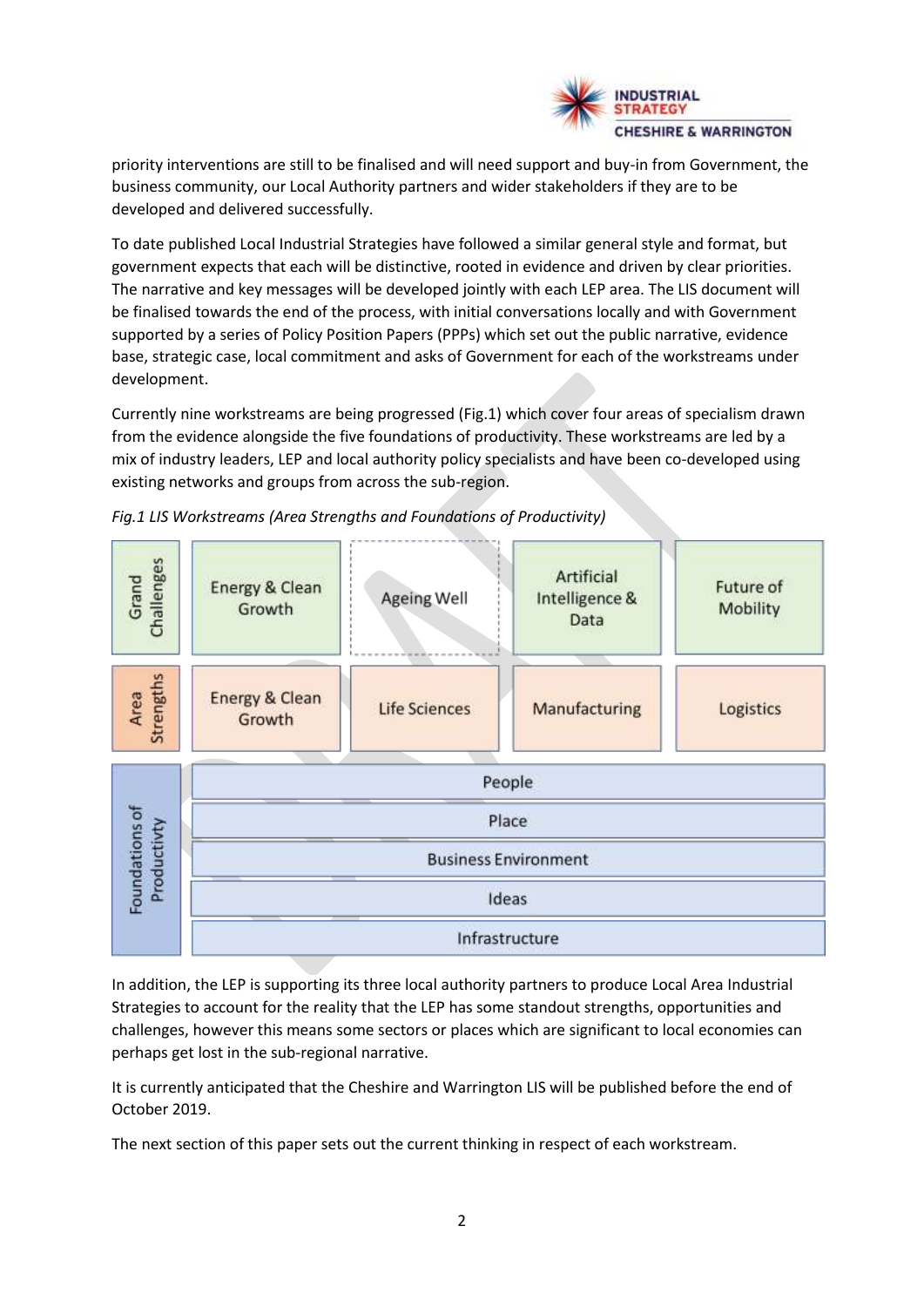

# Cheshire and Warrington LIS Outcomes

The work to develop our evidence and impact has led us to target **three clear outcomes** for our Local Industrial Strategy namely, to build: -

#### *A More Productive Economy*

Cheshire and Warrington is a diverse, polycentric area with differences in the economic, sectoral, business, demographic and labour market make up of its three constituent local authorities. It contains urban and rural areas; each of which has its own strengths and challenges. Whilst the LIS focusses on the sub-region as a whole, it is accompanied by local area industrial strategies (LAIS) which articulate and address local opportunities and challenges.

[Map showing sub-region in geographical context with three constituent local authorities – potentially with headline stats and LAIS priorities (?) included as 'pop outs' around the map]

Productivity is an important driver of growth. In Cheshire and Warrington productivity, measured by GVA per hour worked, is high relative to other parts of the UK. For every hour worked, £34.63 is produced which is 4.1% higher than the UK average (£33.28) and 13.6% higher than the North West average (£30.49).

Although starting from a high base, productivity has stagnated with a slight decline of 0.5% on average per year since 2007. It has failed to recover to its 2007 level of £36.30 per hour.

There are several possible reasons which could account for the slowing productivity growth and indeed it may be the result of a combination of factors. Many new jobs have been created in traditionally lower productivity, lower wage sub-sectors including health and social care, hospitality and the visitor economy, retail, education and logistics. Additionally, there has been a higher growth in the number of part-time jobs compared to full time roles. Workplace wages are also lower than resident wages suggesting that there is a mismatch between those who live and those who work in Cheshire and Warrington. As Cheshire and Warrington is a net importer of labour, people may be commuting into the sub-region to fill lower wage jobs.

Through our Local Industrial Strategy we want to retain and grow the 'competitive' advantage that we have in certain parts of the economy, increasing our output and productivity per work to at least 10% above the UK average.

#### *A More Resilient Economy*

Having a broad-based economy that is made up of a range of sectors and businesses is a good way of building economic resilience – the ability to minimise the impacts of recession or economic shocks. Whilst we have some outstanding sectors, others are underperforming. Only manufacturing and administration outperform the national comparator for productivity. We need all our sectors to improve to create a strong, resilient business base. This means improving skills and boosting innovation, research and development will make our economy stronger and able to adapt to changing circumstances more quickly.

Cheshire and Warrington has a broad business base with over 42,000 VAT-registered businesses in the sub-region and a high number of businesses per capita (454 per 10,000 population which is 12% higher than the UK average). The rate at which businesses form is lower than in other areas (13.4%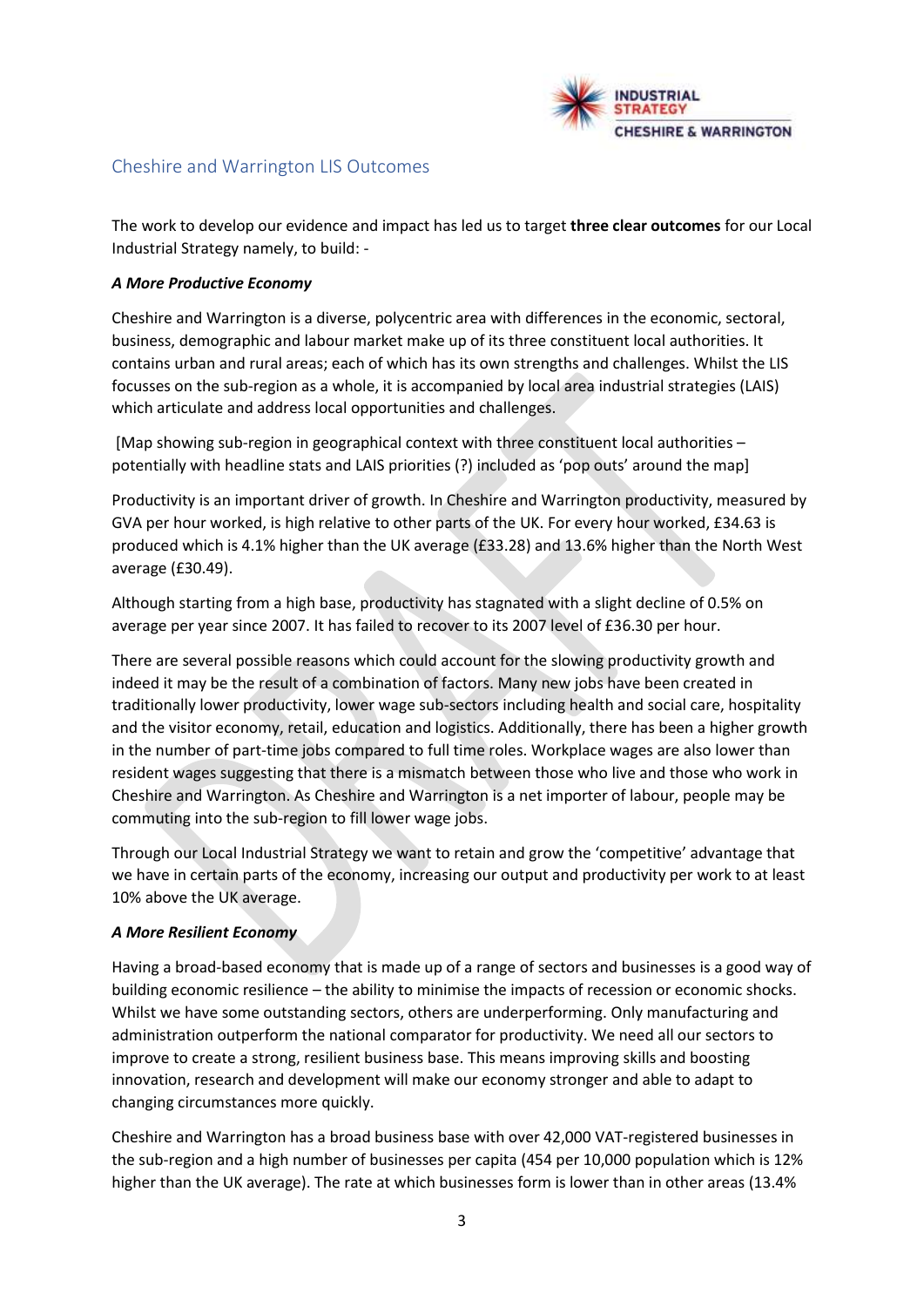

compared to 15.2% at the NW level), but survival rates are better. Our smaller businesses rely heavily on local suppliers and on local markets . A fifth of all companies questioned made all of their purchases locally, whilst one-third made all sales locally (i.e. within 10 miles). Increasing the levels of local buying and selling will improve economic resilience and bring benefit to local communities.

We are an outward-facing place with strong international relationships. Many of our large businesses are foreign owned, particularly in urban areas and the manufacturing sector. This is positive for our global reach but it means we must continue to be competitive to ensure our status as the home for choice for these international enterprises.

Resilience will also need to be strengthened in terms of adapting to and mitigating the impacts of climate change. We have ambitious plans to grow our economy, but this cannot be at the long-term expense of the environment or people's health and well-being. The LEP has previously set out possible pathways to halve carbon emissions by 2040 , but it is clear that this work needs to be progressed further and more quickly if we are to respond effectively to the Climate Emergencies declared at the national and local level and meet the Government's revised ambition to achieve netzero carbon by 2050. This will require a concerted, collaborative effort involving business, communities, public sector agencies, academia and government.

#### *A More Inclusive Economy*

As a sub-region we have a shared ambition for an even more successful and prosperous Cheshire and Warrington, improving the lives and opportunities for the people who live and work here. We are committed to being at the forefront of inclusive growth and public sector reform, placing local people at the heart of service design, delivery and opportunities. Ensuring that every resident and business, whether in an urban or rural location, has the opportunity to contribute to and benefit from the sub-region's prosperity is at the heart of our Local Industrial Strategy.

Much of Cheshire and Warrington has a medium value mean annual household income of £45,001 to £50,000. A number of areas have relatively low household income (below £40,000 per year) including parts of Ellesmere Port, Chester, Warrington, Northwich, Winsford, south Macclesfield and the area encompassing Crewe, Sandbach, Alsager and Congleton.

Cheshire and Warrington wants to work with business and other key stakeholders to boost earnings power – acknowledging that a higher than average proportion of our workers earn less than the real living wage. This acts as a proxy for in-work poverty, and data indicates that a higher proportion of workers in Cheshire and Warrington (22.4%) earn below the real living wage compared to 22% nationally and 21.8% in Greater Manchester. We will address inequality by looking to raise the living standards of our more deprived residents and communities.

Skills, connectivity and housing are all an important part in achieving this, and much work is already underway in the sub-region to transform how agencies and employers work together to promote inclusive growth and opportunity.

The Local Industrial Strategy provides an opportunity for us to build on the broad range of activity underway in the subregion, focusing on relevant areas which will help us to increase earnings power. The People chapter sets out ambitions plans to raise skills levels and improve access to opportunity, helping every resident to reach their potential and creating supportive workplaces. This includes creating opportunities for our increasingly older population to stay socially active and economically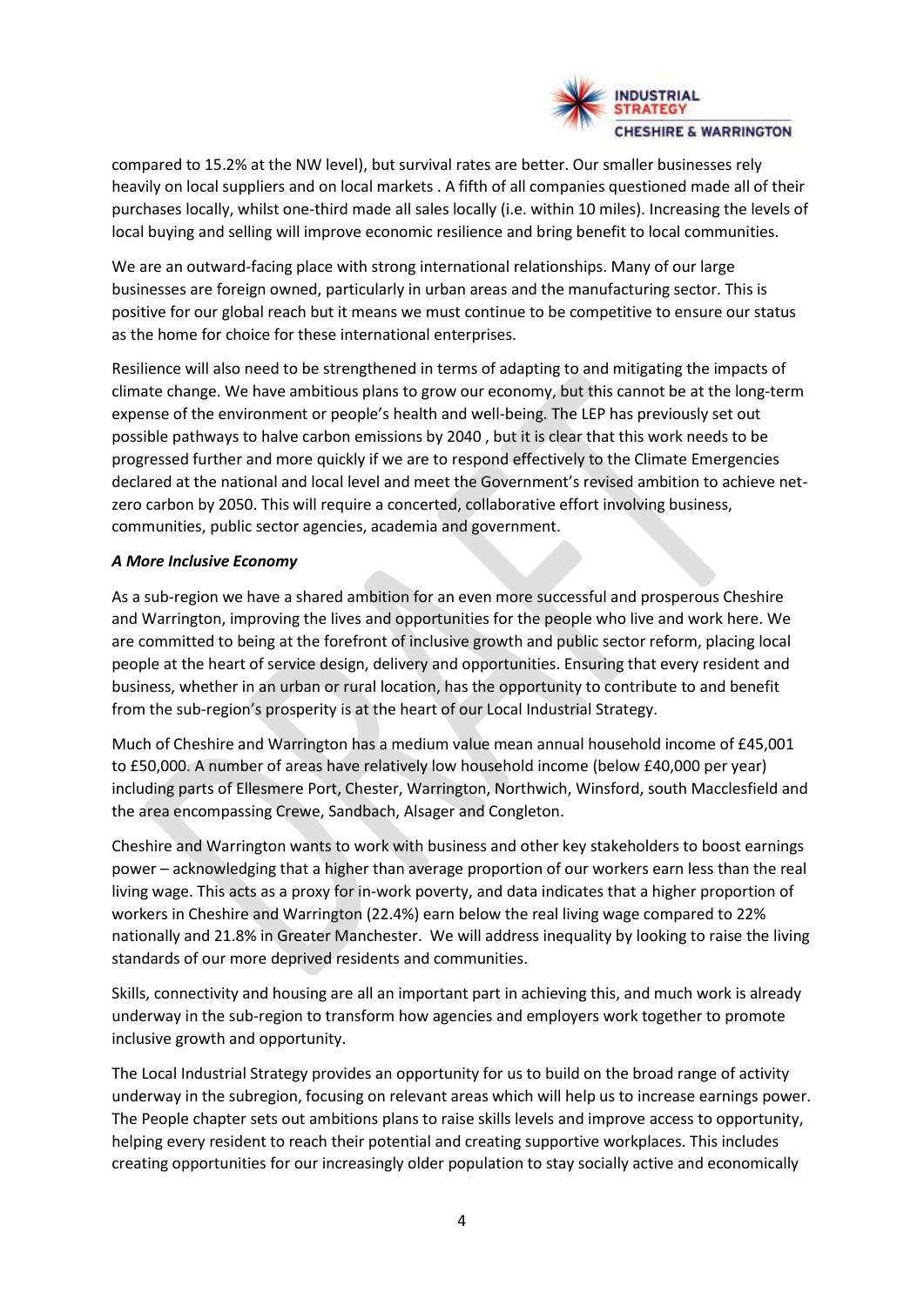

engaged, boosting inter-generational working and ensuring that people can stay well in work at a time when levels of poor mental health are on the rise.

# Cheshire and Warrington's Strategic Focus

Cheshire and Warrington has a diverse economy, but for our Local Industrial Strategy to have real impact it needs to focus initially on those sectors that the evidence tell us play the biggest role in driving our economic performance and which have a particular potential to unlock long term growth and prosperity.

#### **Energy and Clean Growth**

Reducing our carbon emissions whilst delivering sustainable economic growth is a challenge for the us all. Cheshire and Warrington has a significant depth of expertise in producing, managing and distributing energy, built up over many decades. We are well advanced in bringing forward a range of low and zero carbon energy sources which, when coupled with that energy systems expertise, can put the area in a great position to meet the challenge of decarbonising our economy and creating new economic opportunities as a result. We are already developing and implementing technological solutions which could transform the global energy sector. New projects such as the Protos Energy Park at Ince are a visible sign of the billions of pounds industry in Cheshire and Warrington has already invested or identified to support this ambition.

Work to understand the likely impacts on our local electricity networks of the switch to electric vehicles (EVs) has been led by companies in Cheshire and Warrington. EA Technology, based in Capenhurst, and Scottish Power Energy Networks in particular have been at the forefront of research in this area through projects like Electric Nation<sup>1</sup> and Charge<sup>2</sup>. Our ambition is for Cheshire and Warrington to be at the forefront in preparing for the switch from traditional combustion engines to new forms of power including electricity.

This is an area where Cheshire and Warrington is working with other places to achieve a greater impact. We are working with other LEPs in the Northern Powerhouse to support the development of hydrogen as an alternative fuel for heating, transport and power. Along with Halton in Liverpool City Region, we have been supporting industry-led plans to ramp up existing hydrogen production whilst developing the means to store it within salt caverns in Cheshire and distribute it using existing gas networks were possible.

#### *Nuclear*

We are home to the UK's largest nuclear engineering services cluster, employing almost 7,000 people. Centred at Birchwood near Warrington and with other significant assets in Knutsford and Capenhurst, the cluster includes National Nuclear Laboratories as well as the largest private nuclear laboratories in the UK. Our area has strong links across the north west and north wales, where the expertise of businesses such as Wood, Cavendish Nuclear, Rolls Royce Nuclear and Sellafield Ltd is

<sup>1</sup> http://www.electricnation.org.uk/

<sup>2</sup> https://www.spenergynetworks.co.uk/news/pages/electric\_streets.aspx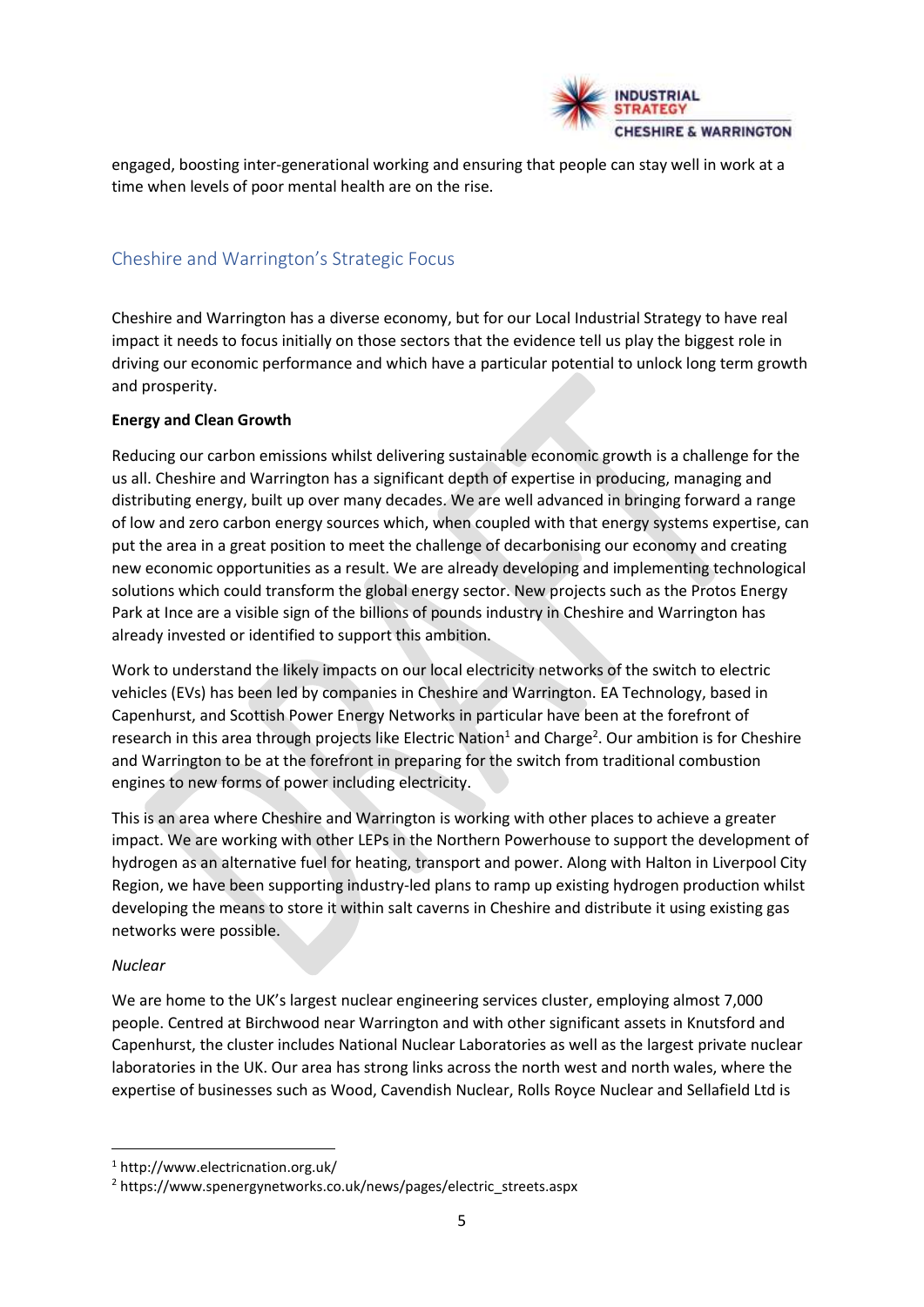

deployed to maintain and decommission the existing nuclear 'fleet', as well as working to design a new generation of small and advanced modular reactors.

The national and international market for nuclear new build, maintenance and decommissioning is estimated at over £1.2 trillion by 2030<sup>3</sup>. Supporting innovation and enabling new entrants into the nuclear supply chain can be challenging due to the nature of the sector and the level of regulation that applies when working in the nuclear market.

# **Responding to the Energy and Clean Growth Grand Challenge**

Of the four Grand Challenges set by Government in its Industrial Strategy, Cheshire and Warrington believes that it can make the greatest contribution towards meeting the challenge of Energy and Clean Growth. Our economy is founded on manufacturing and energy is a key factor both as a feedstock for the chemicals industry and as a power source for the wider manufacturing sector. Driving forwards solutions to affordable, long-term, sustainable production will be critical for our continued economic success.

We have an unparalleled level and breadth of expertise in energy and clean growth**.** Combined with the natural and industrial assets within the area this puts us in a great position to work with industry to develop viable solutions and to lead the way on the Energy and Clean Growth Grand Challenge. A number of our businesses and business groups are working with the LEP to create a multi vector smart energy grid powered by green energy and a mix of energy storage technologies, in doing so contributing to the Government's mission to establish the world's first zero carbon industrial cluster by 2040.

Our businesses are working with academia and others to develop new technologies and expertise to build the clean energy industry of the future and address climate change. We will export this knowledge around the world.

The region has a rich pedigree in energy and fuels. The Lancaster bomber and Concorde flew using fuels developed here and today, thanks to that legacy Cheshire and Warrington supplies much of the North West road, aviation and heating oil fuels and as well as producing nuclear feedstock at Capenhurst.

Our local industrial strategy now proposes to accelerate our plans, bringing shovel-ready projects on stream sooner and securing more private sector investment to deliver decarbonisation. This concerted investment programme, will deliver industrial decarbonisation of 5M tonnes equivalent (te) CO2 per annum rising to 15M te per year by 2030. Projects include the 'E-Port Smart Energy Master Plan' - a local, low carbon smart energy system based around the industrial heartland of Ellesmere Port. Our work will provide a significant input to the UK's commitment to net zero greenhouse gases by 2050.

We are looking to build the industry and long-term exportable expertise of the future, delivering more productive growth for the sub-region and UK economy. This will create more high wage, high skilled jobs locally, and provide the blueprint for a global transition to clean growth. At the same time, more sustainable local energy generation will provide reliable and cost-efficient energy for our

<sup>3</sup> DIT estimates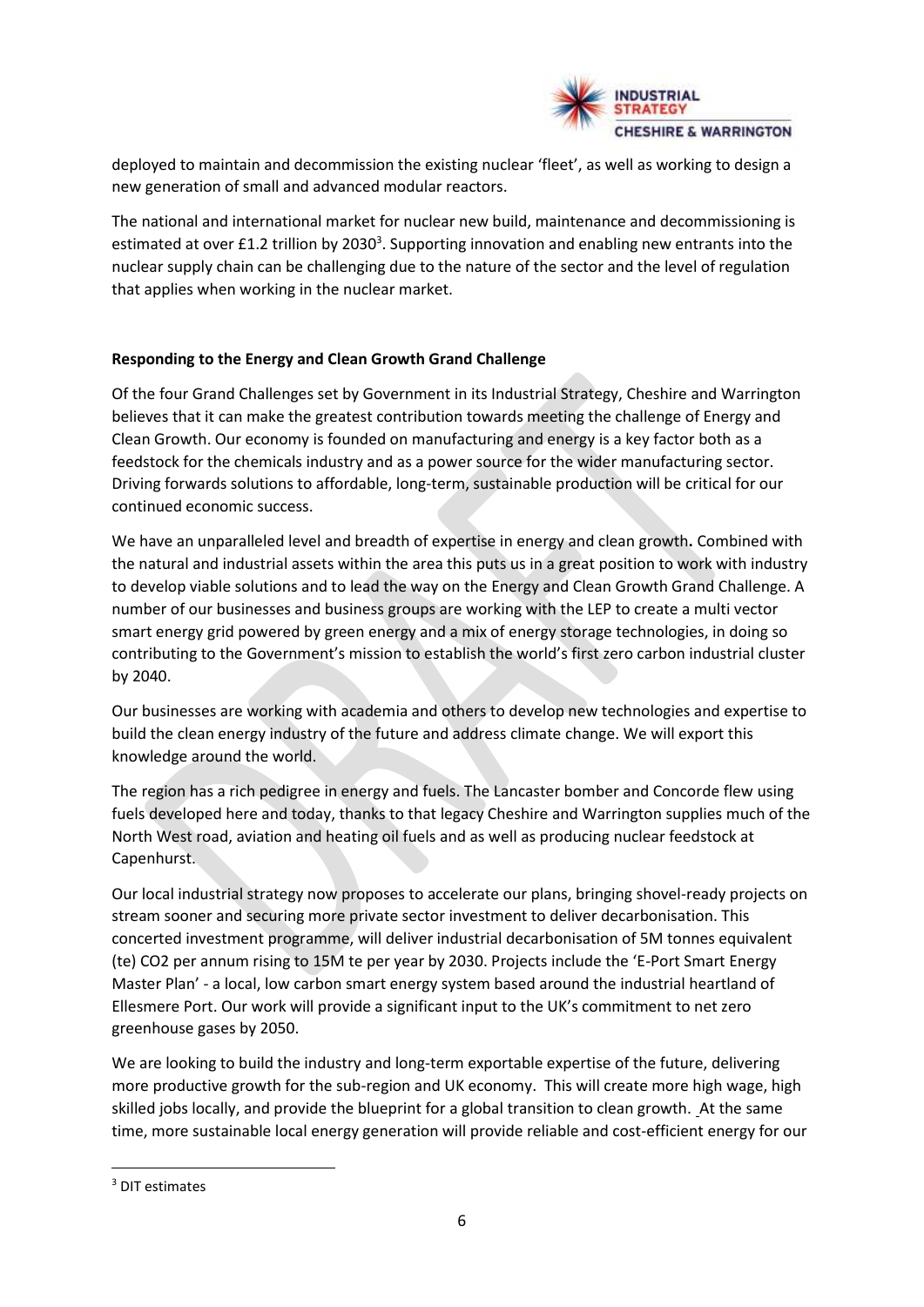

residents – reducing fuel poverty in areas such as Ellesmere Port – and for business – addressing one of the main barriers to growth.

#### **Early Action to Support Cheshire and Warrington's Ambitions**

We are working with Government, Nuclear Advanced Manufacturing Research Centre and other LEP areas to develop proposals to boost the nuclear supply chain in the UK. Government has allocated up to £10 million to support this through the Nuclear Sector Deal. We will also continue to work with industry groups, Cumbria and Lancashire LEPs and the North Wales Economic Ambition Board (NWEAB) to build on the nuclear strengths identified in the North West Nuclear Arc Science and Innovation Audit, led by Bangor University. For Cheshire and Warrington this will include consolidating the strength and depth of the existing nuclear engineering services cluster at Birchwood Park.

Through our Low Carbon Energy Innovation Fund we are allocating £4.15m of Local Growth Funding to support the development and roll out of a number of projects across Cheshire and Warrington which will reduce carbon emissions whilst demonstrating how, practically, new and existing low carbon technologies can be used together to support the necessary shift away from fossil-fuels.

Under the leadership of the Cheshire Energy Hub, we are already working with Government through the Industrial Strategy Challenge Fund (ISCF) and intend to be an active participant in further rounds of this competition (Energy Detailed Designs), Industrial Clusters Mission and the Industrial Energy Transformation Fund rounds, as well Local Growth Fund activity in Cheshire & Warrington.

We will build on the existing investments and work together to accelerate delivery and promote the area as a centre of expertise and excellence in energy and clean growth.

This will include:

# Stimulating further innovation

- Research & development into alternative and cheap energy solutions
- Developing new models of carbon capture & storage

# Creating New Markets

- Implementing smart energy systems and grids
- More deployment of low-carbon energy resources
- Development of the micro modular reactor

# Supporting transition of the energy system

- Investing in energy supply chains and an energy sector network
- Decommissioning of existing nuclear infrastructure

Our local cluster has already committed to a long-term programme of low carbon energy related investment, with deepened partnership working with government having the potential to catalyse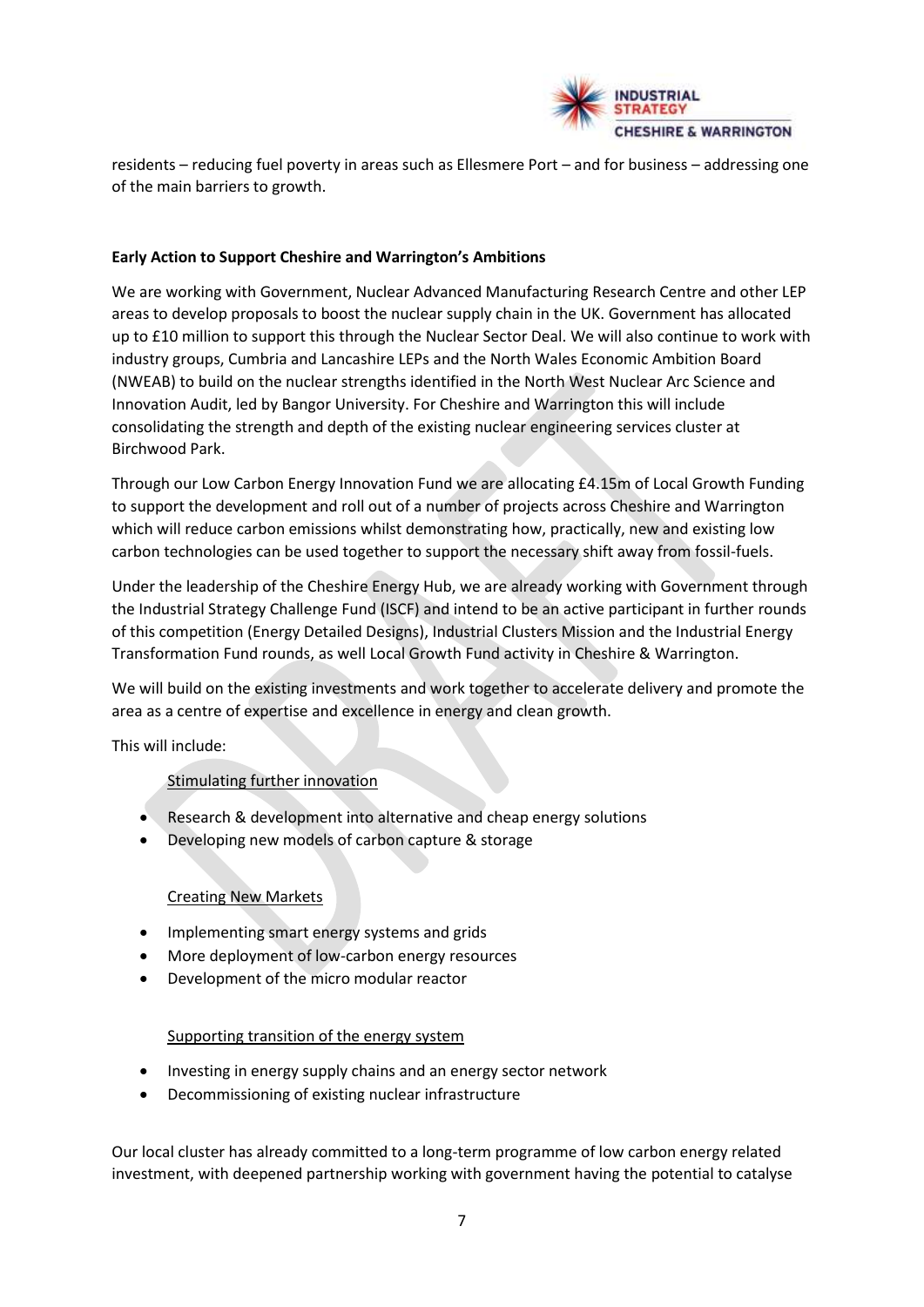

and accelerate the rate of development. Led by industry and supported by government, many practical and tangible projects have already secured funding in the sub-region and adjacent areas which will really drive practical development of hydrogen and CCUS forwards over the next couple of years.

We will look to work with other LEPs and industry to maximise the benefits of shared expertise and innovation, whilst also driving forward CWLEP ambition using local strengths and opportunities. Our existing investments, which will be important steppingstones to achieving our ambition, include:

# Support the development of affordable low or zero carbon energy for clean growth

• The Energy Innovation District - launched in September 2017 - an idea driven by business through the Cheshire Energy Hub, with the overarching aim to lower energy costs and increase energy security has been awarded funding by UK Research and Innovation to deliver the first stage of the 'E-Port Smart Energy Master Plan' - a local, smart energy system based around the industrial heartland of Ellesmere Port.

# Demonstrate Leadership in the transition to a low carbon economy; Building new infrastructure

- Over £190m has been invested in delivering three new assets in the past few years 57MW wind farm, 21MW biomass plant, and 20MW gas fired energy from waste facility
- Protos will deliver a private electrical grid that will connect several energy generation assets and storage with energy intensive industry. This will also form part of the E-Port Smart Energy Masterplan.
- Hynet is a Cadent led initiative to decarbonise gas networks across the NW providing the potential for a 20% blend in the general gas network and 100% supply to industry – centralised hydrogen generation would be supported by CCS.
- £4m support from government towards a £21m project by Tata Chemicals to build the UK's largest Carbon Capture facility by 2022.

# Stimulating further energy innovation

- Centurion is an Innovate UK supported project for 100MW power-to-gas energy storage project supported by INOVYN, Storengy and ITM.
- Through LGF, the LEP has supported the creation of the Intelligent Energy Systems Demonstrator at Thornton Science Park. This offers a flexible space for research, innovation and development, allowing companies to test new equipment in a self-contained environment able to simulate a range of conventional and unconventional energy systems and smart grids
- URENCO in partnership with Wood, Cammell Laird and Laing O'Rourke are developing a micro modular reactor at the Capenhurst facility where it also operates three plants producing enriched uranium to support nuclear power stations across the world.
- £2.9 million contract from government to Wood group to lead a key nuclear research programme to enhance the techniques used to design reactors and optimise their performance.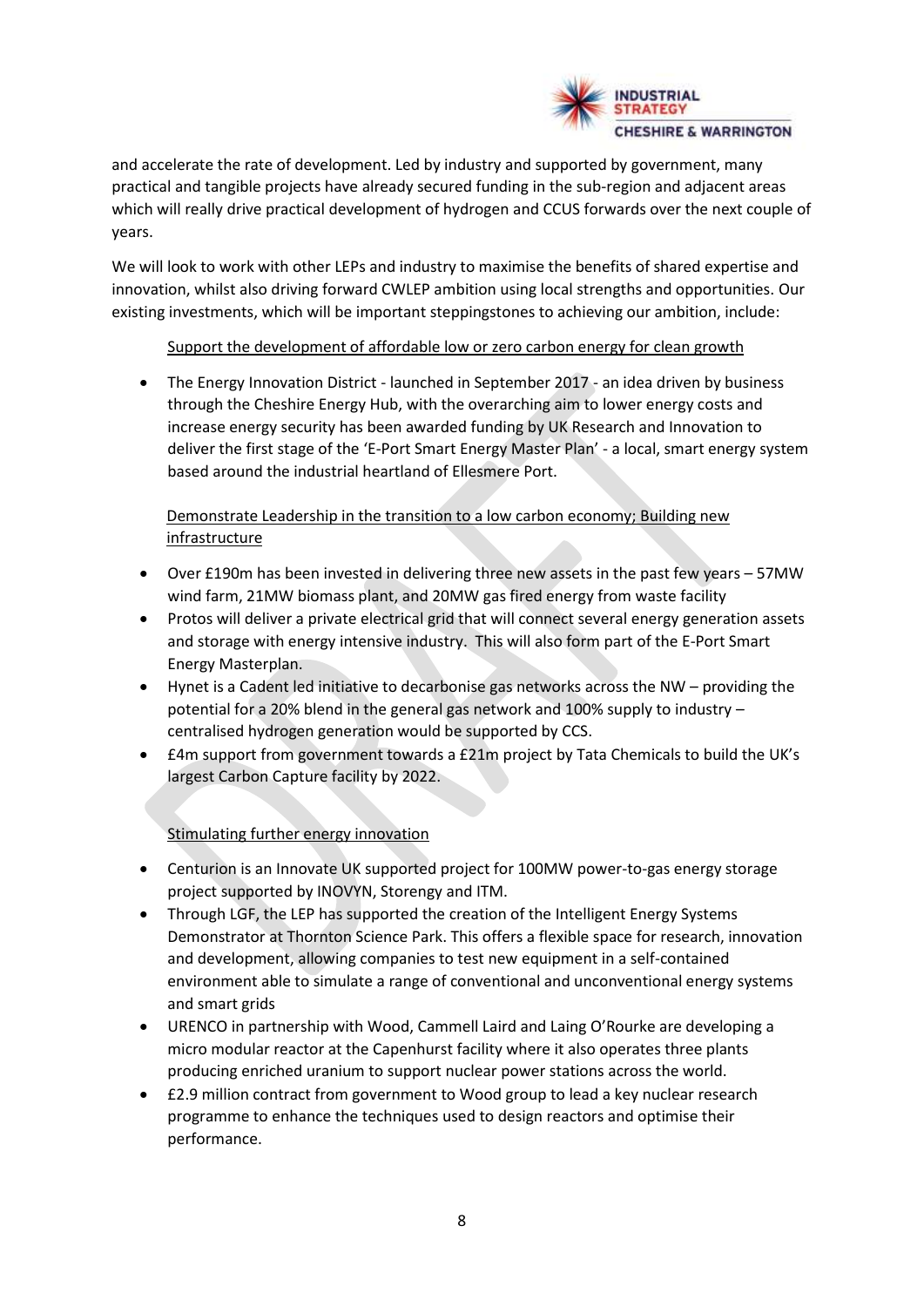

#### **Life Sciences**

Many areas of the UK will include Life Sciences as a strength in their Local Industrial Strategy; in a field that is significant in its breadth in Cheshire and Warrington we know that within Life Sciences we are genuinely one of a handful of locations in the world with a strong track record and strength and depth of knowledge and expertise in medicines discovery, development, formulation and manufacturing.

We have a thriving bio-science cluster built on the legacy of decades of medicines research and development. The cluster is underpinned by significant industry expertise, including leading companies such as Astra Zeneca, Waters Corporation, Advanced Medical Solutions and Recipharm (formerly part of Sanofi Group), and assets in Macclesfield and Alderley Park including the Medicines Discovery Catapult and Anti-Microbial Research Centre. Its growth continues to be driven by the changing nature of the pharmaceutical industry, as it moves away from large single integrated structures to more dispersed models. This new model does create significant opportunities for new company development, research and innovation, but also challenges for smaller companies given the costs involved in developing and testing new drugs.

Core companies in the cluster have raised over £315m of investment since 2014, 35% of the amount raised by core life sciences companies across the north as a whole. Growth has outstripped the figures for the north and north west over the last five years with growth at Alderley Park averaging an exceptional 20% per annum.

By linking the area's industrial expertise with academic institutions and more targeted business support and financing we can work to increase the rate of success for development of new medicines and the proportion of these manufactured in the UK. We will work with industry to develop detailed proposals for an open access high containment facility to support medicines development - 'turning molecules into medicines', which could in addition specialise in support lower volume manufacturing for personalised medicines at the testing stage.

Researchers and scientists at ICI, Zeneca and latterly AstraZeneca at Alderley Park have been responsible for the invention of some of the world's bestselling heart and cancer drugs and the site continues to evolve, cementing its position as the key drug discovery hub site for Northern England. AstraZeneca's manufacturing plant at Hurdsfield is the company's second largest manufacturing site globally – responsible for generating almost three quarters of 1% of all UK exports and with leading expertise in drug formulation; Recipharm (formerly Sanofi) in Holmes Chapel develops and produces a range of asthma treatments whilst Dechra Pharmaceuticals in Northwich is an international specialist veterinary pharmaceuticals business.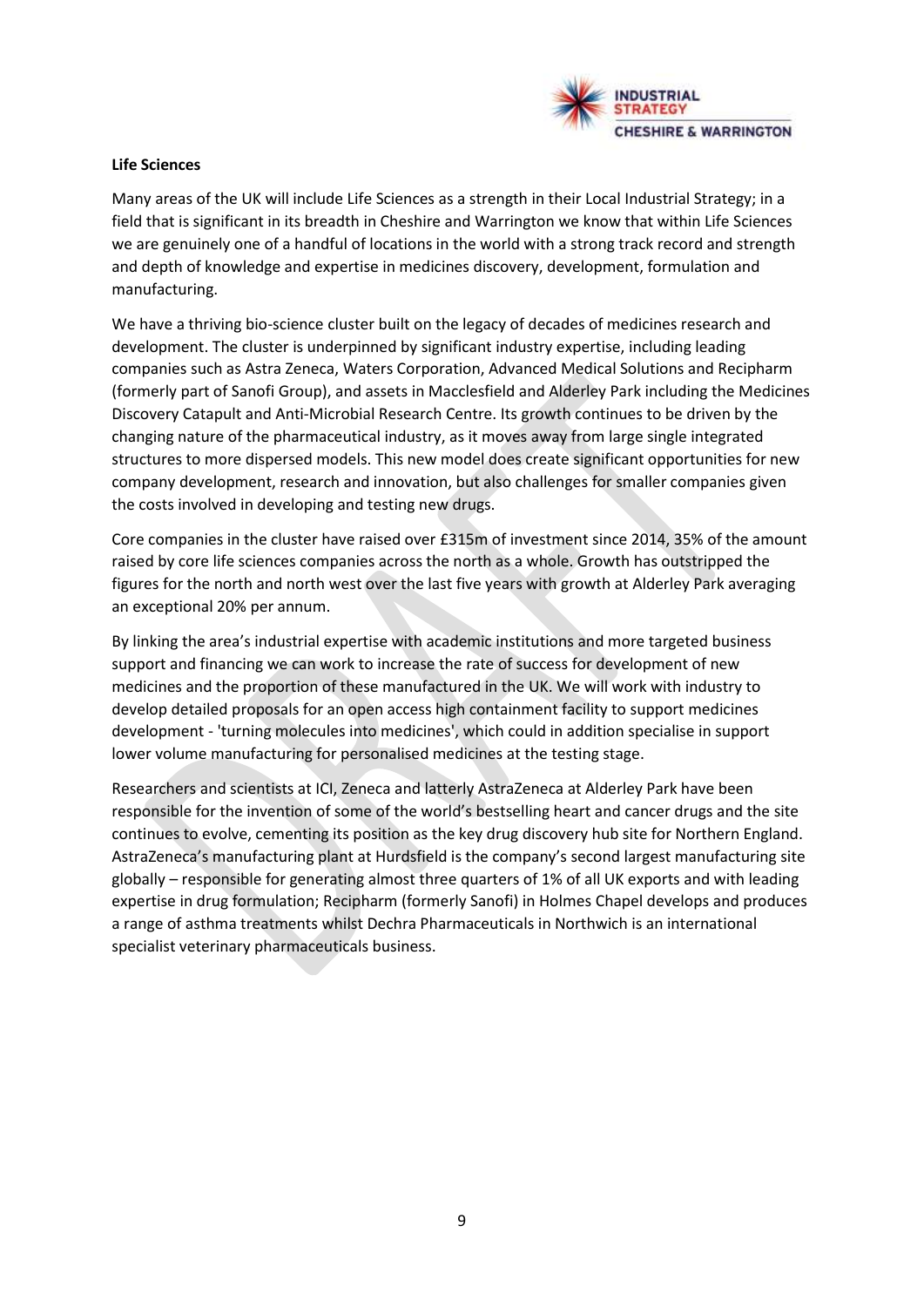

#### **Case Study: Alderley Park**

The Life Sciences sector in Cheshire and Warrington is successfully adapting to the changing nature of the pharmaceutical industry, as it moves away from large single vertically integrated structures with closed R&D systems to more open dispersed R&D models. This new model creates significant opportunities for new business formation, company development, research and innovation, but it also presents challenges for smaller companies given the costs involved in developing and testing new drugs.

Alderley Park provides an excellent case study in how to adapt to this changing landscape. Initially developed by ICI Pharmaceuticals and later Zeneca and AstraZeneca, over 20 new medicines have been discovered at the site over the last sixty years (on average one new medicine every three years). The site was home to AstraZeneca's largest R&D facility and its global R&D headquarters for cancer research until in 2013 the company announced that it was relocating its R&D functions to a new facility in Cambridge.

In 2014, the site was bought by Bruntwood Sci-Tech with support from Cheshire East Council and has seen exceptional growth of a new cluster of pharmaceutical discovery and development companies and specialist CROs with an average growth in company numbers of 20% p.a. It is now the largest life sciences campus of its kind in the UK, offering 1,000,000 ft<sup>2</sup> of laboratory, office and related space and facilities. with over 200 companies in total, with 70 having established operations in labs/offices, and a wide range of 100+ specialist consultants, the national Anti-Microbial Resistance Centre (AMR) and the Medicines Discovery Catapult.

In the past 5 years there have been 100+ new companies form or arrive at the site, 80 from ex AstraZeneca staff and 57 receiving extensive support from the Accelerator incubator. Of the companies on site 63 are core and 50 non-core. Since 2014 there has been in excess of 20% average growth per annum in terms of company numbers (compared to an average 4% growth rate across the North), and employment in core companies on site has grown from 210 in 2014 to 1137 currently.

In fact, 70% of the new start-ups in the life science sector in the Greater Manchester - Cheshire East area have been at Alderley park in the past 5 years. Today the site represents 34% of GMCE core life science companies, with the 83% employing less than 20 staff.

# **Early Action to Support Cheshire and Warrington's Ambitions**

Through our Local Industrial Strategy, we will build on our existing sector strengths and assets to support growth in two key areas: -

- Biomarker discovery and drug translational science
- Development of Complex and Nanomedicines, (including manufacturing capabilities)

In respect of Complex and nanomedicines, the LEP will support development of structured programmes to attract and support growth of companies in nanomedicine, drug delivery and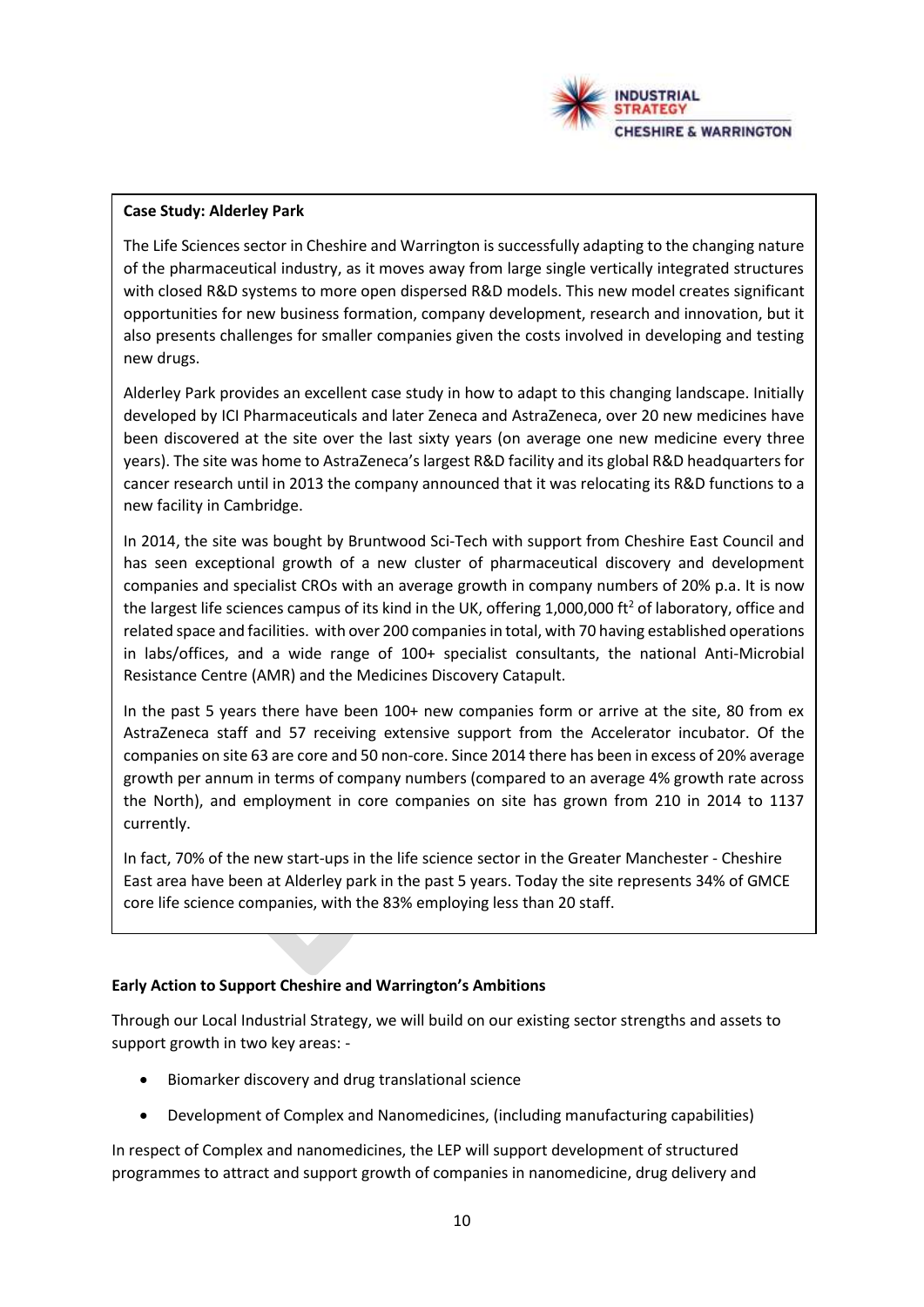

complex medicines. This will include a review of how best to support the commercial success of these companies through access to scale-up, including the potential for an open access high containment facility to support medicines development - 'turning molecules into medicines', which could in addition specialise in support lower volume manufacturing for complex and nanomedicines.

This will be supported by wider, ongoing investment into the Cheshire Science Corridor using retained business rates from the Science Corridor Enterprise Zone to ensure that the physical and digital infrastructure is available to the businesses, academics and researchers that need it to do their work and link to other centres of research and development expertise.

We will expand our work through our Growth Hub and sector representative organisations to create the right business environment and networks to enable development of the broader life sciences cluster, attract talent and maintain the sector's significant productivity performance. We will consider how better to support life sciences SMEs face the challenges of scaling up, making best use of existing funding mechanisms.

This will also involve increasing the level of collaboration with neighbouring LEPs, specifically Liverpool and Manchester, to raise the profile of the wider life sciences sector nationally and internationally.

We will continue to work with Greater Manchester on development and deployment of the £31 million Greater Manchester and Cheshire Life Sciences Fund. The Fund is the result of a collaboration between Cheshire and Warrington Enterprise Partnership, Greater Manchester Combined Authority, Cheshire East Council, and Manchester Science Partnerships and offers seed and early stage venture capital funding to life sciences businesses location in the region.

#### **Ageing Well**

The government focus on ageing well has been on providing at least five years of better-quality life for people by 2035; we believe that keeping people active and involved in the economy can be as effective a 'medicine' and support better mental and physical well-being. Our ageing population has untapped productive potential, the local industrial strategy is an opportunity to harness the skills, talent and economic power of the older generation.

Building on work started by Cheshire West and Chester as part of the World Health Organisation (WHO) Age Friendly Communities initiative, the LEP aims to set its own 'mission' under the Ageing Well Grand Challenge which will begin to change perceptions of older age and in particular older workers, and the attitude towards the care sector. **[NB: this is still to be fully defined]**.

#### **Manufacturing**

Home to national and international brands including Bentley Motors, Vauxhall, Siemens, Tata Chemicals and AstraZeneca, Cheshire and Warrington has a rich heritage of manufacturing excellence. Around a quarter of Cheshire and Warrington's GVA is generated by manufacturing activity and almost 10% of employment. This in turn drives significant export activity and inward investment.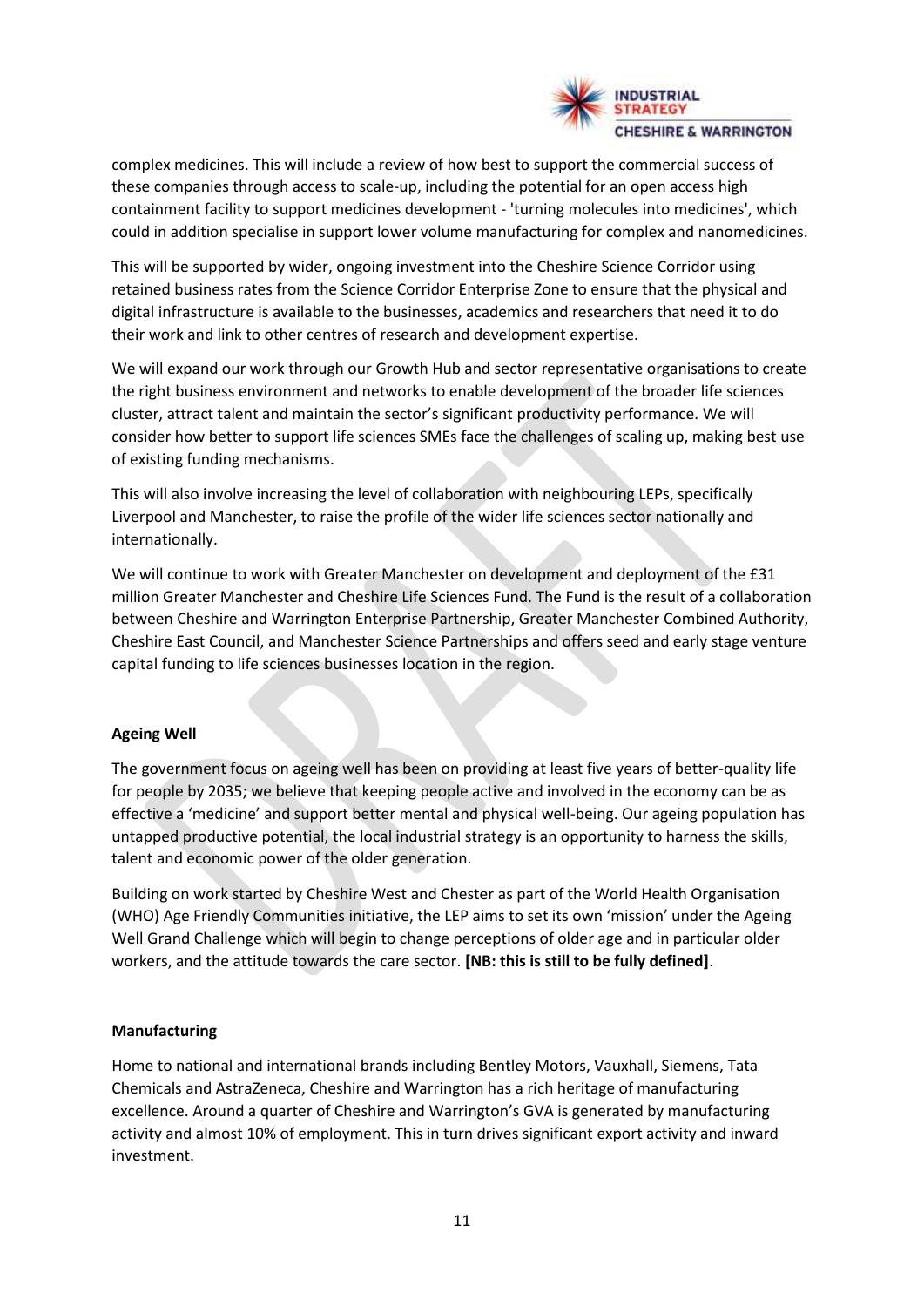

Through our Local Industrial Strategy, we have an ambition to make our manufacturing supply chains amongst the most productive in Europe, through increased levels of automation and digitisation, driving the creation of high quality, well paid jobs and through a shift to more sustainable production process and materials.

We are an integral part of one of the largest and most diverse automotive clusters in the country, stretching from Lancashire, though Liverpool City Region and into North Wales. Work undertaken by the Northern Automotive Alliance and Welsh Automotive Forum has highlighted the risks to the current automotive base caused by Brexit. This includes potential supply chain disruptions and a need to secure higher levels of UK-sourced content in a post-Brexit trade environment. It has also identified a series of potential opportunities centred on regional strengths in light weighting and control systems which will be key to the next generation of electric and autonomous vehicles.

For the wider sector, and in particular manufacturing supply chains, to continue to thrive companies and their workforce need support to understand and adapt to a digitally enabled future and meet the challenge of adapting to a low carbon future and the use of more sustainable materials in their production processes. Development of strong, competitive and high-quality supply chains will be essential to maintain the long-term future of the manufacturing sector in Cheshire and Warrington. The nature of the sector also means that the impact of decisions taken by Original Equipment Manufacturers (OEMs) and their large Tier 1 suppliers can be felt across a much wider geography. This is particularly pertinent to key sub-sectors such as automotive manufacturing and chemicals, especially those who may rely heavily on non-UK suppliers at the moment.

There is evidence that automotive companies are making use of national R&D funding opportunities such as the Advanced Propulsion Centre and Innovate UK, bringing new investment into the Cheshire and Warrington region. An example can be seen with FAST STEP  $3<sup>4</sup>$ , an Innovate UK collaborative research project to use titanium in automotive engines with the ultimate aim of lowering vehicle emissions. Crewe-based Bentley Motors are part of that consortium.

# **Early Action to Support Cheshire and Warrington's Ambitions**

We will continue to work with the UK and Welsh Governments and neighbouring LEPs to identify and implement support programmes to help supply chains to prepare for the change in trading environment. This will include encouraging companies to spread risk by looking for markets additional to automotive and to understand and adopt new technologies and ways of working to maintain and increase productivity and competitiveness. An initial focus on automotive for this work will lead to interventions which can be tested, applied and then deployed in other manufacturing sectors. We will work with Government to: -

- Raise the profile and awareness of the opportunities for inward investment in the cluster area
- Develop the competitiveness of existing supply chains through early adoption of regional and national pilots for National Manufacturing Competitiveness Levels (NMCL) and National Product Launch Excellence (NPLX)

<sup>4</sup> http://faststep3.org.uk/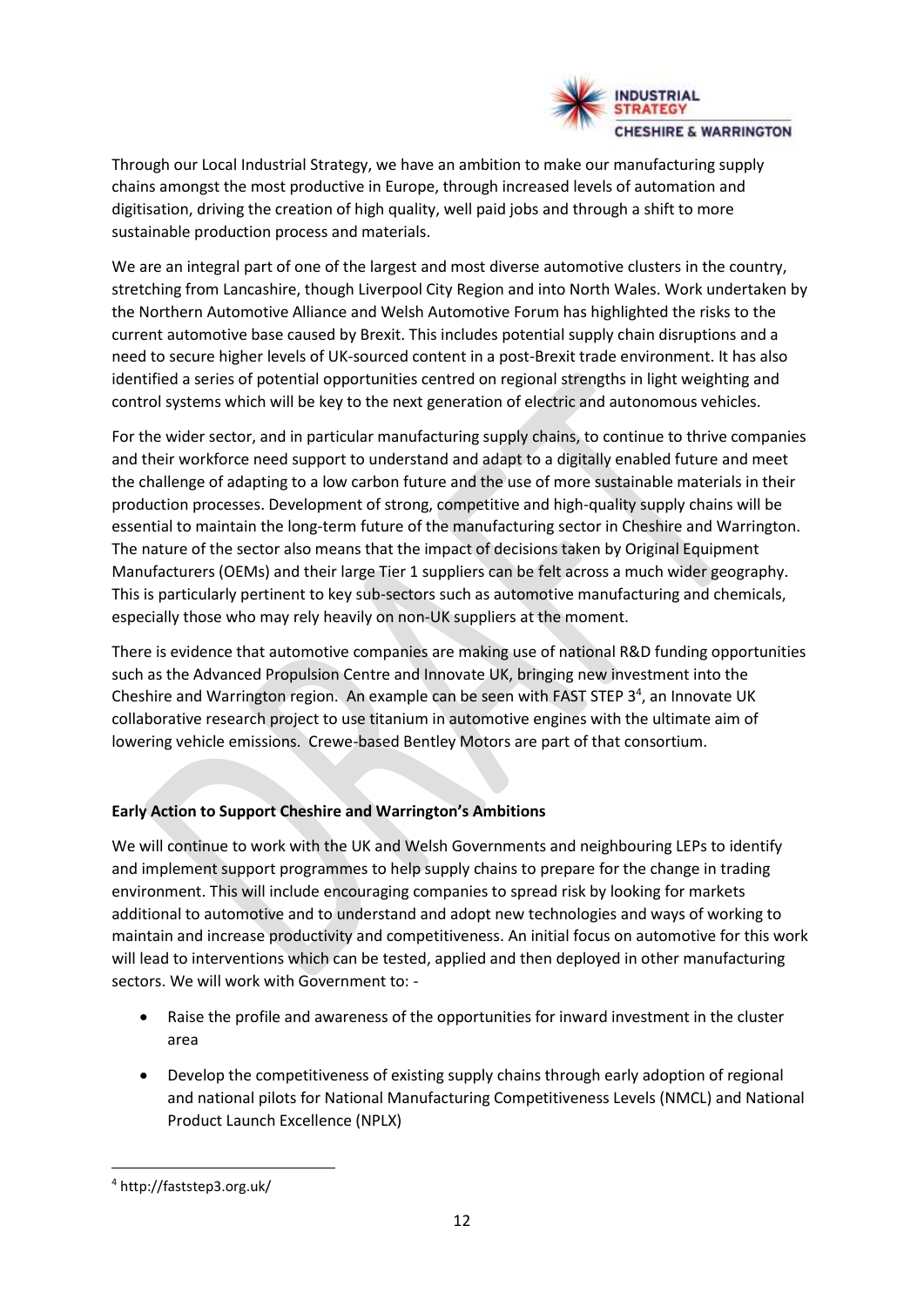

- Capitalise on existing sector strengths to develop products for next generation vehicles including a focus on light-weighting and alternative fuels
- Support growth of supply base companies through identifying and securing EU/national/sector funding for new projects (Like FAST STEP 3) and creating business collaborations with academic organisations.

We have already worked with Government and LEPs across the North West to roll out a £20 million pilot of the Made Smarter programme, and other projects such as National Manufacturing Competitiveness Levels (NMCL) will support manufacturing companies to increase their productivity and competitiveness.

We will work with Liverpool City Region and the Science and Technology Facilities Council to develop and explore opportunities for increased use of Artificial Intelligence in materials chemistry. This project would identify opportunities for digital design and processing of real materials for the benefit of industries and their supply chains. This would increase the speed and decrease the cost of highly complex materials discovery and innovation processes.

Our £30m Virtual Institute of Technology will help equip their workforce with the skills needed to adapt to changing work roles. Our work on the Clean Growth Grand Challenge should also grow supplies of secure, affordable low carbon energy to help the manufacturing sector remain competitive in the face of international competition.

#### **Logistics**

In close proximity to two major UK cities and with excellent transport links, Cheshire and Warrington is a major logistics hub. A large employer with 29,000 jobs, logistics and distribution has experienced high employment and business growth in recent years. This is in part due to the development of OMEGA, a £1 billion 575-acre mixed-use development on the site of the former Burtonwood Airbase near the junction of the M6 and M62 motorways. The area has particular specialisms in warehousing and support activities for transport, and postal and courier services.

Home to well-known logistics companies including Eddie Stobart, AO and Great Bear Distribution the area has seen a 45% increase in employment and almost 70% growth in businesses in the sector since 2011/12.

Despite this growth, GVA growth has been low and the sector is less productive than the GB average. Warehousing and support activities for transportation, the most specialised logistics sub-sector, is one of the lowest productivity sectors although it has seen large increases in the number of jobs.

Nationally, Logistics and Transportation is a complex sector, with a mix of national, regional and local activity, as well as companies that operate their own vehicle fleets and others that rely on third parties. In recent years there has been an increase in the way we shop that has further impacted the nature and operation of the logistics sector with home delivery services increasing significantly – a challenge for non-city areas such as Cheshire and Warrington.

As an area with a significant manufacturing base logistics is very important in supporting these businesses to be successful, both in terms of supplying the component parts and raw materials needed for production, but also distributing the final products to national and international markets.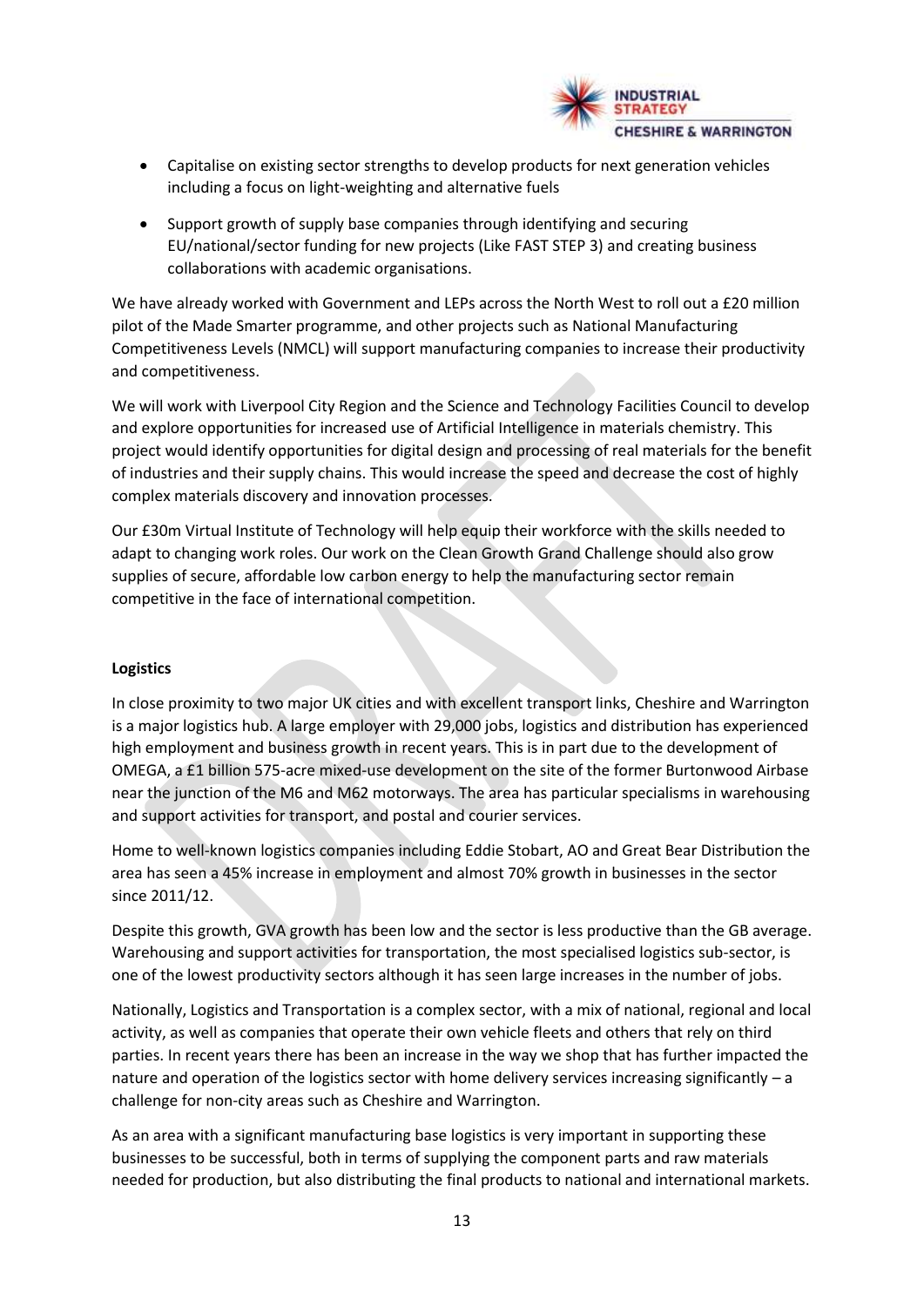

Similarly, sectors like retail and health care are reliant on a smooth running, efficient logistics network.

It's possible that the relative performance of our logistics and transportation sector is a result of the speed of growth that has been experienced over the last 3 – 4 years not yet working through in terms of output. Because of this the LEP will focus on working with the sector and key stakeholders to support the ongoing growth whilst working to maximise the number of higher-level jobs created.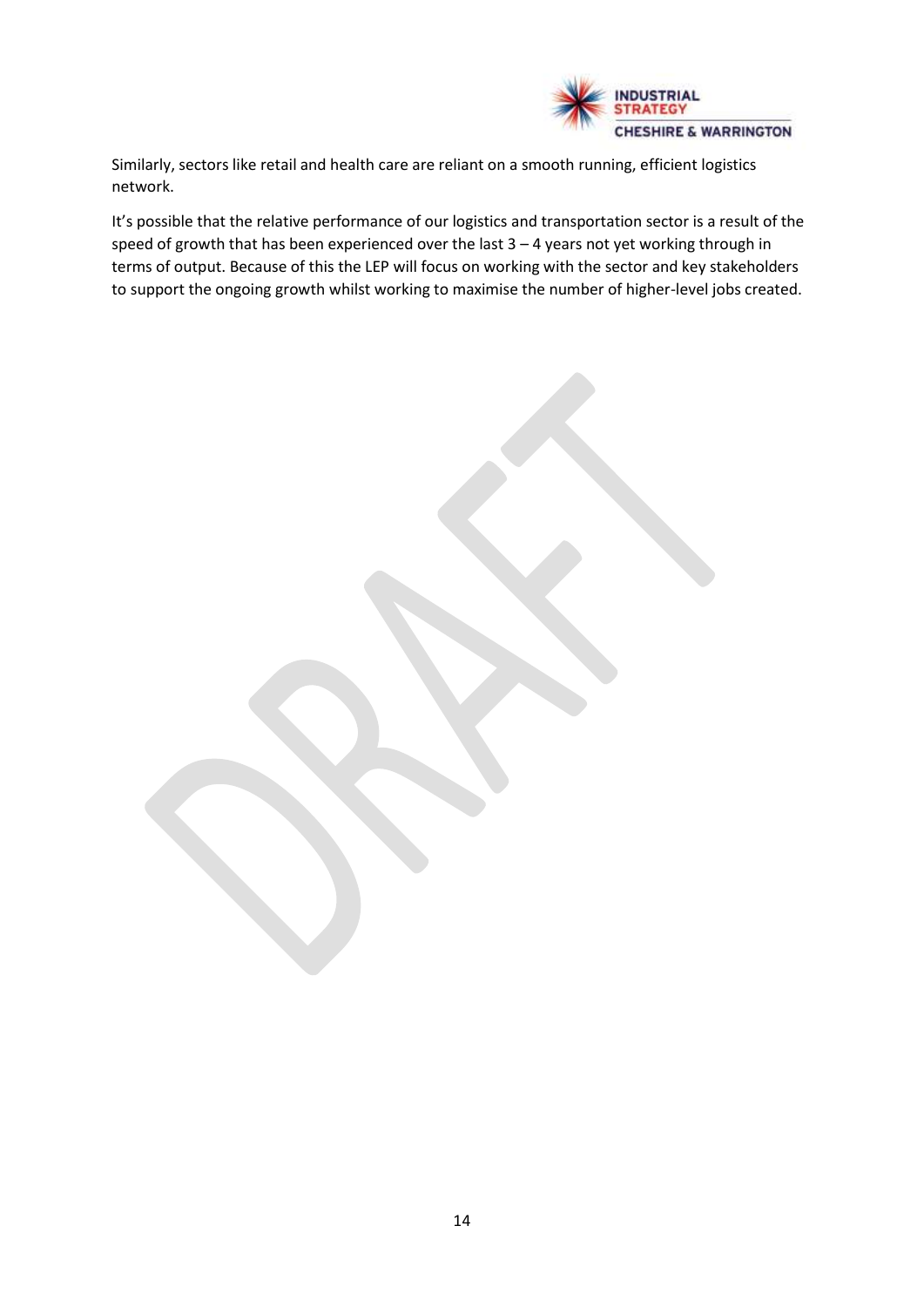

# Creating the right foundations (the Five Foundations of Productivity)

# People

Cheshire and Warrington is home to almost 930,000 people and a place of work for thousands more who travel in every day from the areas around. Like many places, our sub-region has a population that is ageing but it is also growing much slower than other parts of the UK and has a lower proportion of younger people than elsewhere. Between 2012 and 2017, C&W experienced lower population growth (2.2%) than the UK average (3.7%). It also grew slightly less than the NW average (2.5%). As a result, our economy faces the challenge of being able to be successful and grow whilst having a reducing pool of talent for our businesses and key public services to draw upon. Over 230,000 of our workers are due to retire in the next decade – almost half of the workforce.

Compared to the NW and UK, C&W has an older population. There is a higher proportion of residents at retirement age. Over 21% of C&W residents are aged 65 and over compared to 18.4% in the NW and 18.2% in the UK. Of the five principal towns, Macclesfield has the highest proportion of residents in this age bracket at 19.7%, whilst Warrington town has the lowest (17.2%). Equally, there is a lower proportion of younger residents in C&W with 22.4% of residents aged 0 to 19 compared to 23.6% regionally and 23.5% nationally. This is more pronounced for the 20 to 34 age group, which represents 16.4% of C&W's population compared to 19.9% in the NW and UK. The age profile of C&W is reflected in the higher ratio of retirement age to working age residents. In C&W, the ratio of retirement age to working age residents is 0.35, compared to 0.29 in the NW and UK.

The area has a high skills base with many people employed in high level occupations. We have one of the best qualified workforces in the Northern Powerhouse with almost 45% of working age people having qualifications roughly equivalent to a degree level or higher, compared to 34.5% regionally and 38.4% nationally. Many of these qualifications sit within our older workforce – our younger people aren't as well qualified as their counterparts in other areas. There currently a number of areas where our skills provision either isn't meeting the changing needs of our employers or keeping pace with the changes in technology which are leading to the creation of new roles and skills needs.

The LEP's Skills and Education Plan identifies two priorities for Cheshire and Warrington to address these challenges: to support businesses to continue to access the skills they need and to support all residents to thrive in employment. The LIS will be an opportunity for us to accelerate work on these priorities and ensure they are delivered in a way that is sustainable, working in collaboration with Government.

The priorities are:

• Making sure businesses are at the heart of inspiring and informing young people, parents, carers and youth workers and individuals seeking work or seeking to progress in work to ensure they make informed decisions about the training and education and careers that they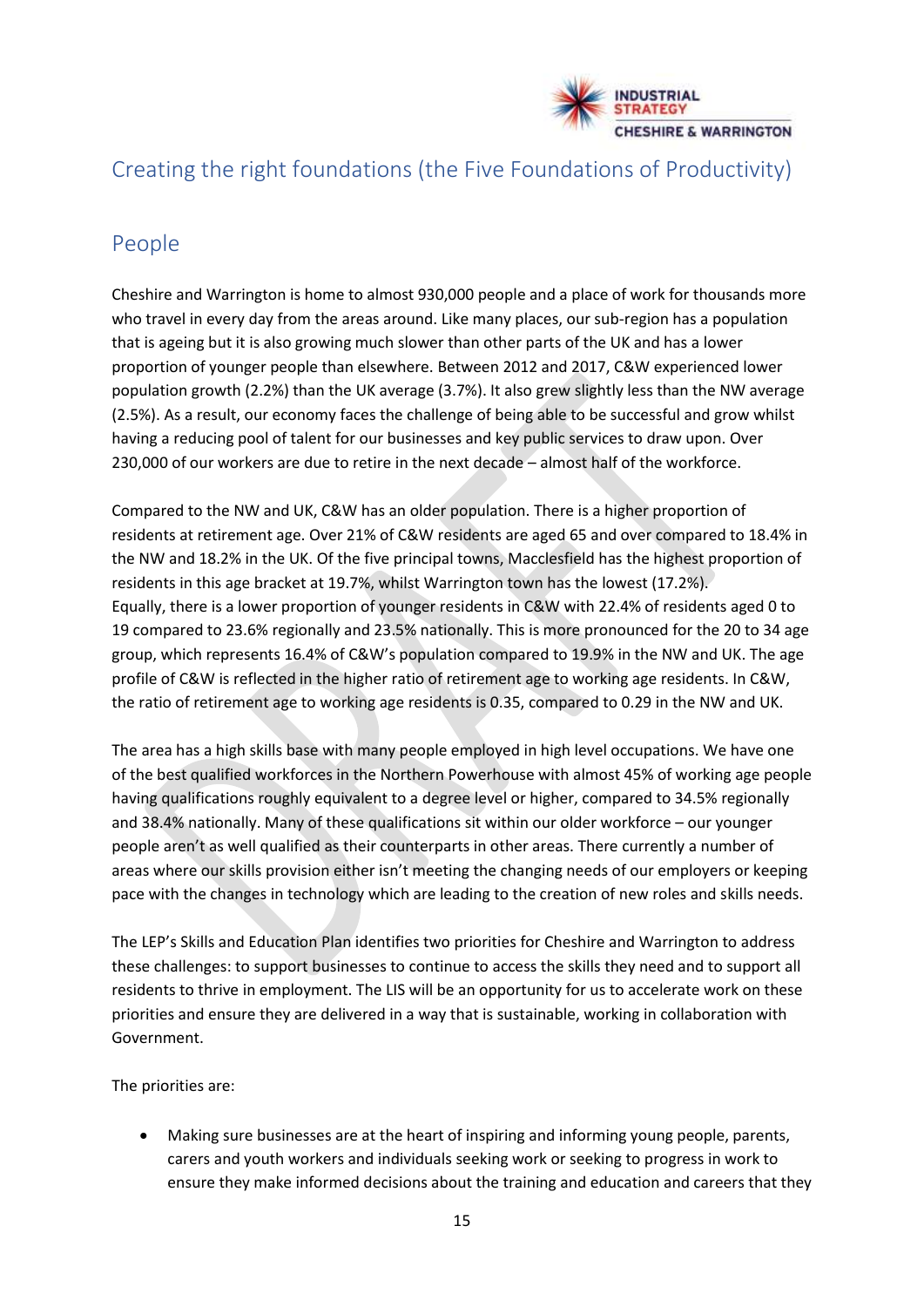

choose to follow. This will be delivered via a network of local Pledges where employers, local schools, colleges, youth organisations and other partners work together to develop a coherent programme of inspirational events.

• Employers driving the development of a virtual 'Institute of Technology', which will bring employers and local colleges together to design and deliver training and education packages - initially focused on digital and STEM skills. This includes retraining and upskilling the existing workforce where there is an urgent need to raise digital skills. The key to success will be real time intelligence about the design and delivery of the skills businesses need.

Underpinning these two priorities is the greater use of real time labour market intelligence – supported through the skills advisory panel funding – to inform the future labour market skills requirements.

# **Early Action to Support Cheshire and Warrington's Priorities**

The Local Industrial Strategy highlights the importance of digital in helping to raise productivity and improve the overall quality of jobs as well as providing individuals with the skills to access employment across Cheshire and Warrington. An initial focus of the work on the two priorities will be digital and Science, Technology, Engineering and Maths (STEM) related skills. From logistics to automotive to financial services, digital and STEM skills are fundamental to our local employers' needs. Over the last two years Digital Skills have been identified as a key, cross-cutting skills need that form the corner stone of every business in every sector. We have launched the Digital Skills Partnership, in collaboration with HMG.

HMG and Cheshire and Warrington are working together to deliver the four major programmes of work and to ensure the Pledge network and Virtual Institute of Technology/Skills for Growth programme are sustainable and deliver their objectives. In addition, HMG will work with the LEP, through the Employers' Skills and Education Board, to address identified barriers to delivery. The first step will be a review of the extent to which data and local labour market intelligence informs the development of training and education across Cheshire and Warrington. This is a priority given the new Ofsted framework.

Whilst the LEP's priorities and projects are clear, we have identified a number of barriers to delivery which we would like to explore with Government.

- The breadth of national initiatives relevant to the LEP's framework and priorities can make it challenging to join things up effectively so that we can focus on our agreed priorities. It also creates barriers to colleges responding flexibly to the needs of employers.
- Gaining maximum impact from existing skills budgets including the Adult Education Budget and the Apprenticeship budgets and, in due course, the Shared Prosperity Fund and making sure that that our employer led Board is able to influence and secure a better focus of funding. This could include exploring options to secure the longer-term sustainability of the Pledge Network and the Virtual Institute of Technology.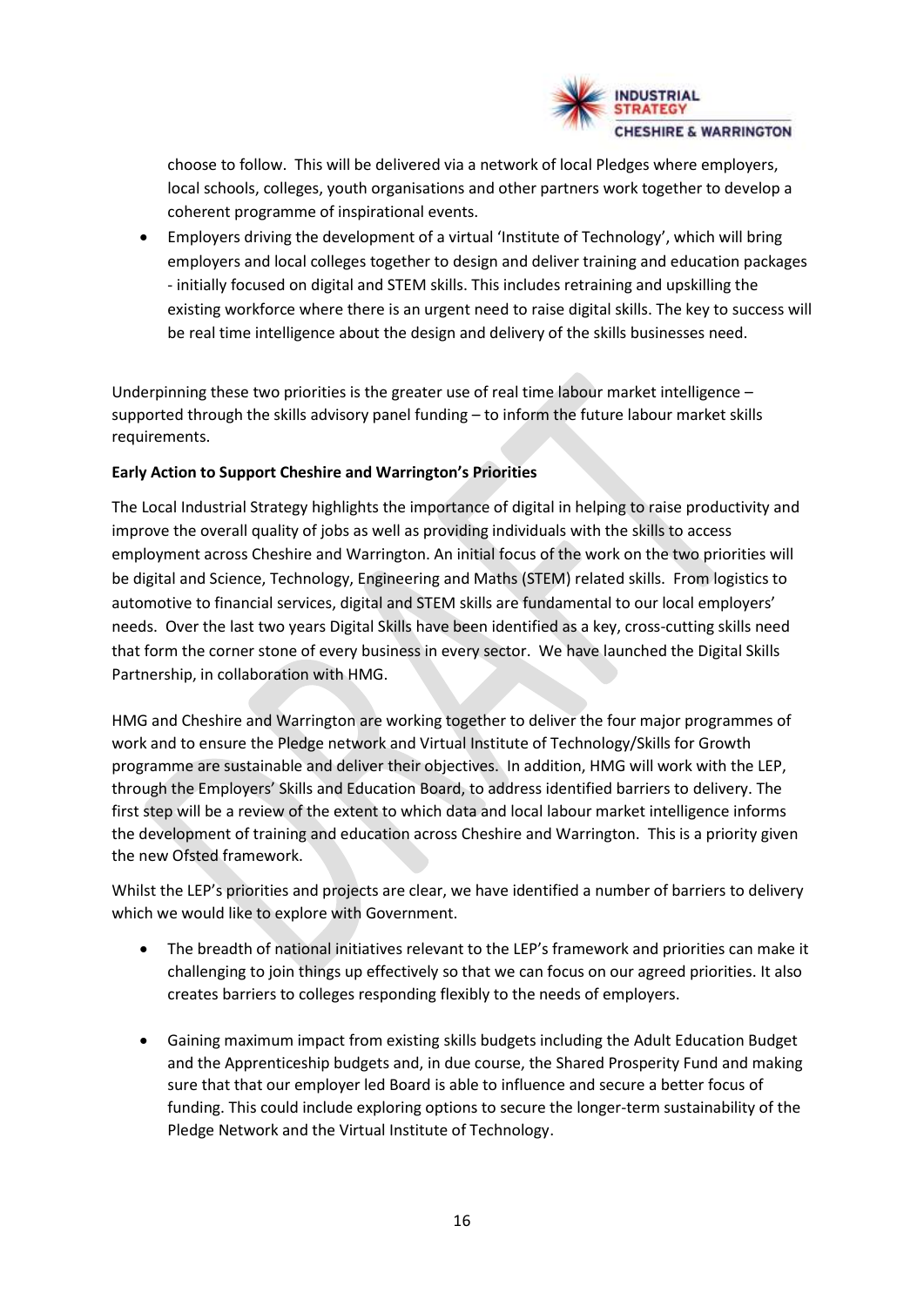

- Exploring how the apprenticeship levy might be better deployed to allow employers to fund modules of training and to fund brokers to facilitate the transfer of funds to supply chains or other businesses, in particular to focus on our priority sectors.
- Identifying ways to ensure the LEP receives timely and accurate information about the current training and education budgets and their impact on local residents and employers.
- Understanding how we might encourage and reward employers who work with other employers to aggregate demand for training.
- To explore how we can fund work with young people in primary as well as secondary schools and with young people in alternative provision with special needs.
- To effectively influence the priorities for the UK Shared Prosperity Fund, including a focus on opportunities for growth as well as disadvantage

#### **CASE STUDY: THE PLEDGE NETWORK [to follow]**

#### **Delivering more inclusive growth**

Cheshire and Warrington has an ambition to enable all residents to take advantage of local opportunities for prosperity. Building on the findings of the LIS evidence and consultation, we will design and deliver new projects to raise the earning power of all our residents. Through the Local Industrial Strategy we will set out how every Cheshire and Warrington resident will be supported to meet their full potential. We want to grow the economy by offering more opportunities to residents who face significant barriers to employment and to progress to higher paid work. We will also create a compelling offer for older residents and retain the spending power of those residents who choose to enjoy their retirement here.

The economic activity rate in Cheshire and Warrington (78.1%) is similar to the UK. By being higher than the NW (76.5%), this shows that a high proportion of people are involved in the labour market, especially in Warrington (80.2%).

The unemployment rate in Cheshire and Warrington (3.4%) is lower than the regional and national average of 4.5%, whilst the employment rate (75.4%) is higher than average for the NW (73.0%) and UK (74.7%).

In September 2018, there were 11,785 claimants, approximately 25% of which are aged 50 years and over, compared to 26.3% in the UK and 23.6% in the NW. For those residents claiming Employment and Support Allowance (ESA), a study from 2017 showed that 47% had mental and behavioral disorders.

Cheshire & Warrington is among the highest performing regions outside of London in terms of growth; however, we are conscious that the evidence and forecast for future growth presents a challenging picture. Productivity has not recovered to 2007 levels and the number of working age residents is slowing due to our ageing population. The prospect of falling productivity is a real risk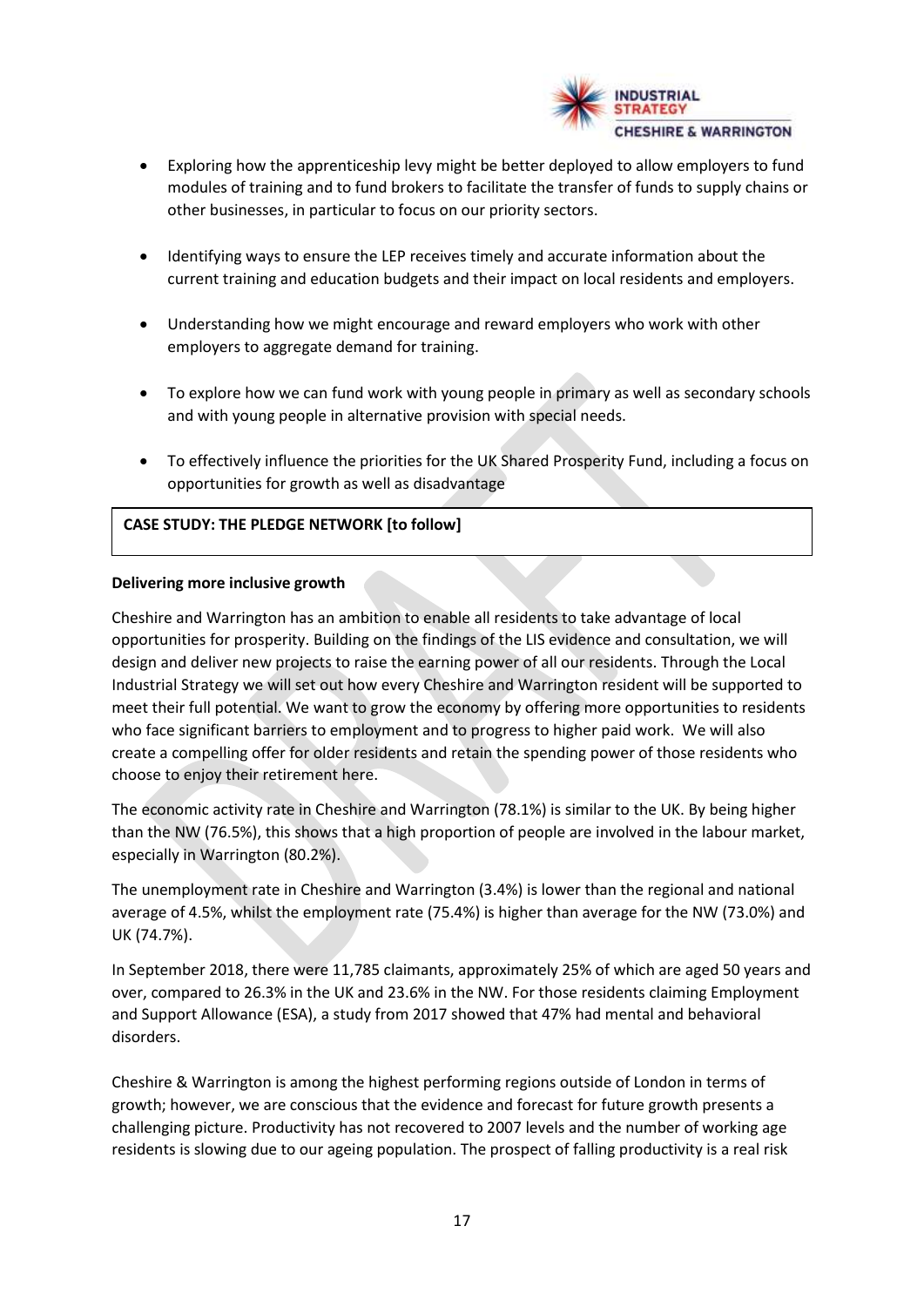

unless we do more to promote inclusive employment and skills opportunities for those residents who experience the greatest barriers to work and explore sector-led pay progression opportunities.

Figure xx, below, shows relative levels of deprivation within Cheshire and Warrington using a combination of measures called the Index of Multiple Deprivation. The darker the shading, the greater the relative deprivation, with the darkest colour showing those communities falling within the 10% most deprived in the UK.



Early retirement is common – both amongst those who choose to retire early and those who are in ill health - and as such we need to explore innovative ways to extend the talent capabilities of our older residents. As the baby-boomer generation approaches the end of their working lives, employers face the loss of skills and experience, with implications for national economic performance. Increasingly employers will have to rely on older workers to fill vacancies. A number of strategies have been adopted by organisations to recruit and retain workers, however more can be done to reduce age bias. This is a pertinent issue for the profile of employees in Cheshire and Warrington.

Productivity would be significantly increased if we were able to design and promote a range of evidence based interventions that would enable people to feel more able to manage their mental health both when they are in work but also for those who are off work or unable to gain employment due to their condition and how this limits taking on a job. Local research tells us that the highest reason that people take time off work due to illness is due to mental health conditions including stress, depression and anxiety. Employers report that they feel limited in their ability to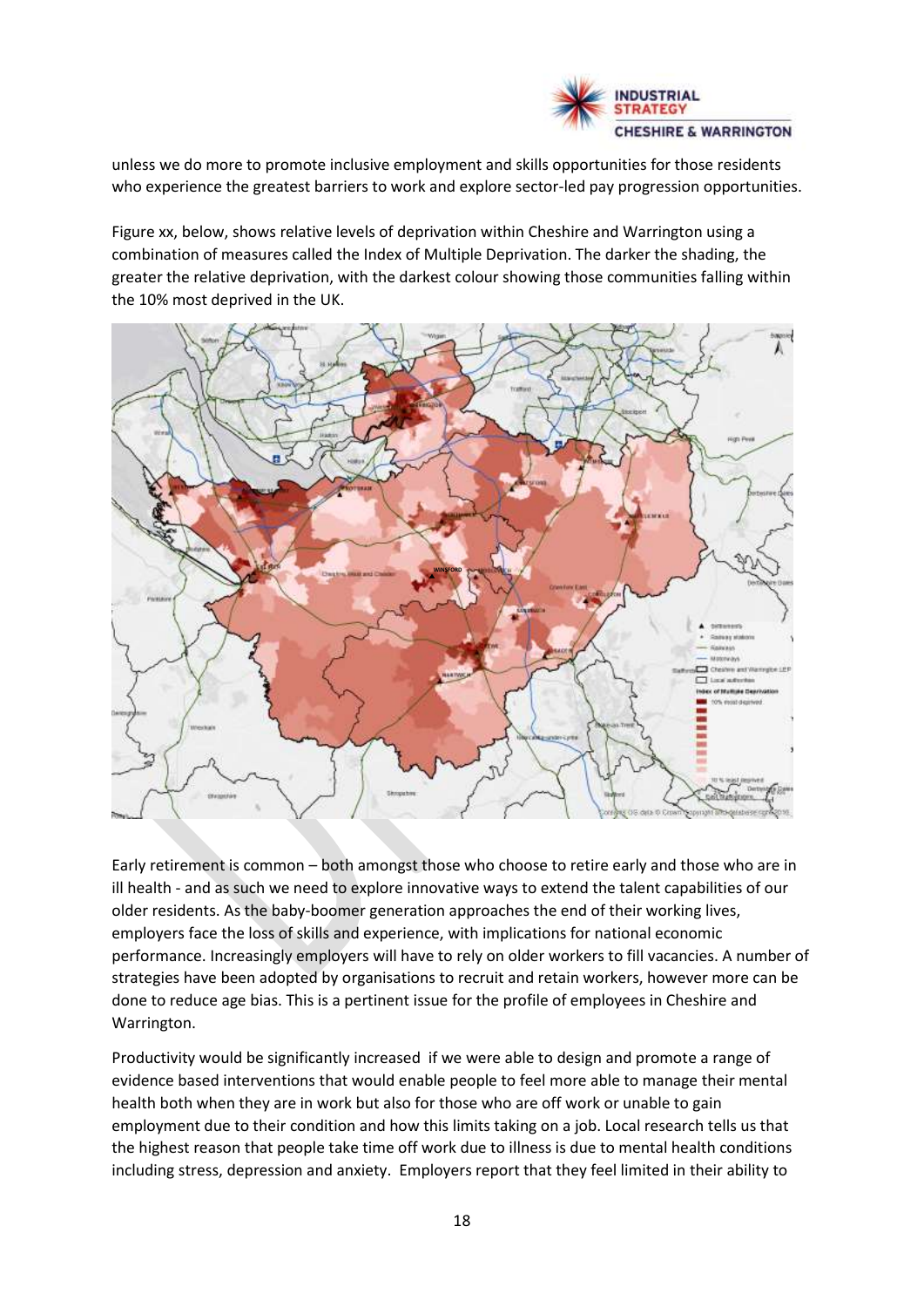

support people who are suffering with poor mental health. We similarly need to challenge the stigma that exists around poor mental health and enable local people to identify and support their family, friends and colleagues to seek help and support early thus preventing crisis.

Adults in Cheshire and Warrington spend around a fifth of their life in relatively poor health. Of those residents claiming Employment and Support Allowance, 47% have mental and behavioural disorders. Whilst the proportion of residents who cannot work due to chronic illness in (17.6%) is lower than levels in the NW and the UK (22.3%), there are still significant numbers here who could be supported. Local research shows that over 70% of those reporting worklessness in the region also report some degree of limiting long term illness of disability.We have identified three priorities for the local industrial strategy, which expand and link existing programmes (for example 'In to work') and also develop new priority areas. A more inclusive economy will create the conditions where our residents and workers can reach their full potential, be economically and socially engaged and where our workforce have access to the skills and training needed to boost their earnings power.

# Early Action to Support Cheshire and Warrington's Ambitions

# **Promote investment to achieve high levels of social value through local supply routes and promote a fair living wage**

- Embed effective Social Value practice within 'Anchor Institutions' across Cheshire and Warrington, to increase local re-investment and spend within the local economy and promote the Living Wage
- Launch of a Social Value Charter, including a local network for shared learning, a bespoke local training programme, tools and guidance
- Achieve buy in from local employers to Corporate Social Responsibility (CSR) via the development of a CSR Pledge and Kite mark
- Improve the skills and knowledge for 'Social Accounting 'at a corporate level within anchor institutions, employers, and measuring the impact of Social Value via contract management with suppliers
- Explore the opportunity for sector –led work to promote low pay progression. Starting with Social Care Sector

# **Maximise the post-retirement opportunities for our older residents**

- To establish a sub-regional campaign and support offer to promote volunteering, mentoring and redeployment / second career opportunities to the over 50's via a 'silver human resource centre' model
- Embed an organisational mission relating to older workers in the workforce
- Harness the rich capacity and experience of our mature residents to give back to local businesses and community organisations and have a vibrant and active retirement
- Enable an inclusive digital skills offer to older people to directly enable self care and independence through intergenerational projects and employer led retirement groups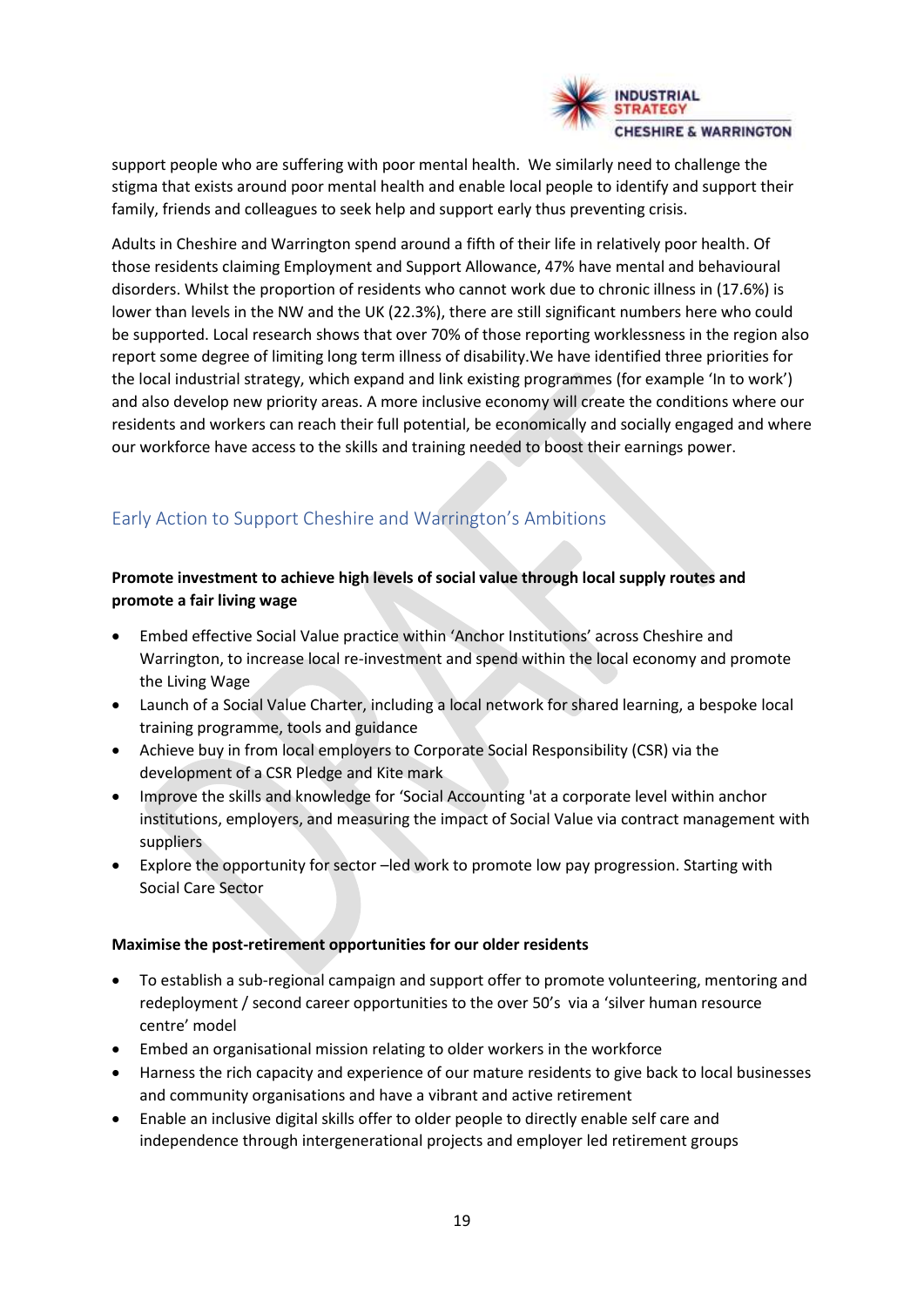

# **Remove complex barriers to employment and financial independence through our 'In to Work' support programmes**

- Grow the potential workforce by designing new supported employment support that joins up and works for those who have complex barriers to work through the new Journey First project, Health & Work Programme, New Leaf and other supported employment opportunities)
- Establish coordinated and mutually supportive pathways to employment across organisations who make up the In To Work Board
- Ensure that the Skills strategy opportunities extend to people who are currently not in work and face the greatest challenges
- Create a standardised employer policy that promotes good mental health in the workplace
- Develop a suite of evidence based digital self-support tools that can enable people to identify and recover from anxiety, depression and low mood
- Promote and share existing and new talking therapy services for those in work, those who become ill and need time off work and those seeking work across Cheshire and Warrington
- Establish a new community recovery service model including crisis cafés, peer support and response service directory that is readily available

#### Place

Cheshire and Warrington brings together a track record of outstanding economic performance, and an array of places to meet the needs of almost anyone – whether that be the buzz of the city, the calm of the countryside or an adrenaline rush from one of the many outdoor sporting and leisure activities on offer. As such we passionately believe that this is the best place in the country to live, work, invest and study.

Cheshire and Warrington is an extremely diverse sub-region, from the historic city of Chester to the new town of Warrington - the North's most economically successful town. The area also boasts some of the most desirable market towns and villages in the country with access to outstanding natural assets such as Delamere Forest and the Peak District National Park. We are home to world class science and technology clusters in life sciences, nuclear engineering and energy and clean growth, the UK's largest chemical engineering cluster and two car plants, Bentley and Vauxhall at the same time as being an important agricultural and food production centre and key visitor destination.

Despite our economic success and outstanding quality of life, we face a number of challenges to ensure that we have vibrant, inclusive and sustainable places across the whole of our sub-region; to make sure that we can attract, grow and retain the businesses and talent we need to support our economic growth ambitions.

Our demographic trends pose a significant challenge to our continued economic success. Population growth in Cheshire and Warrington in the 10 years to 2015 was much lower than the UK average (4.2% compared to 7.8%) and our future population growth is expected to be half that of the England average (8% compared to 15.5%). Over one third of our manufacturing workforce is aged over 50 years and replacement demand alone is estimated at 230,000 jobs by 2025. At the same time, it is estimated that 10,000 20-30 year olds will leave the sub-region by 2026. We need to ensure that we have the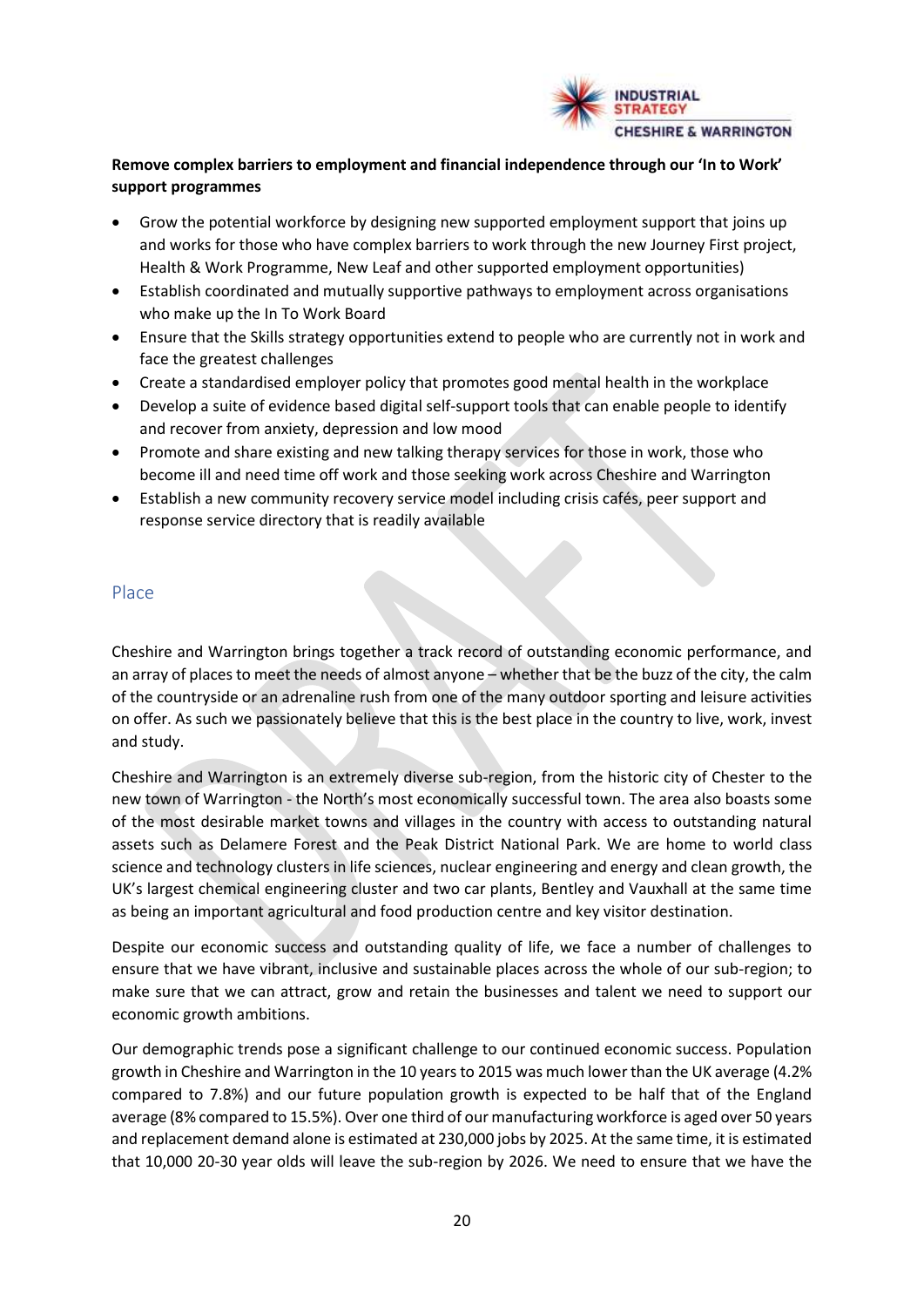

right housing, retail and leisure offer to attract and retain the young people required to support our continued economic growth, and to meet the needs of existing residents as they get older.

Whilst we have seen an increase in the supply and rate of housebuilding in our area, our new supply of housing has been predominately larger traditional family homes for sale in suburban and rural locations that are more suited to families that are already well established on the housing ladder. The fit between housing supply and demand is not aligned and this is a key factor in the low levels of attraction and retention of talented young people in the sub-region. Affordability has worsened significantly since 2009 and house price entry levels are becoming even more unaffordable for people living in the area compared to the rest of the North West.

There are also distinct spatial inequalities within Cheshire and Warrington, particularly around skills levels, deprivation, wages and health, concentrated in areas that consistently underperform against the rest of the sub-region. Parts of Ellesmere Port, Crewe, Warrington, Chester and Winsford are amongst the 10% most deprived areas in the country. We need to ensure that all of our communities benefit from our economic success and enjoy access to high quality jobs, housing, retail, leisure, cultural and natural assets.

#### *The Economy in Rural Areas*

Almost half the population of Cheshire and Warrington (477,000) live in rural areas, and almost 27,000 business are located outside of our main towns and urban centres. Our rural areas have seen a high level of jobs growth (20.2% between 2012-17). Agriculture, food production, logistics and distribution and the visitor economy are important sectors of the economy in rural areas, as well as an emerging digital and creative sector.

There are challenges in ensuring equality of opportunity for people living and working in rural areas, including patches of poor digital connectivity, poor public transport and affordability of housing. Many rural areas face particular demographic issues with some places where less than 10% of their residents are aged between 20 – 34 and some of the lowest levels of population growth, which may pose problems for their long-term sustainability.

#### *Town Centres and High Streets*

Like many other places across the country, our town and city centres are facing the challenges of changing retail habits, the dominance of national retail chains, outdated and ageing retail stock and fragmented ownership. We need to rebalance our town centre offer. Cheshire and Warrington will support efforts to help high streets rediscover their traditional role as social, economic and cultural hubs at the heart of the communities they serve. Significantly increasing residential uses in our urban centres will not only help to revitalise town centres, but will also help rebalance our housing offer, enabling us to build smaller, more affordable homes that will be attractive to younger people and provide more choice in meeting the needs of our older population.

We recognise that having access to a range of cultural, heritage, sporting and leisure activities is not only a key component in promoting a high quality of life for our residents and supporting cohesive and inclusive communities but can also be an important driver of inward investment decisions. Recent developments such as the opening of Storyhouse in Chester, Barons Quay in Northwich and Time Square in Warrington are helping grow our leisure and cultural offer and add to some of the top-class attractions in Cheshire and Warrington including Chester Zoo – the UK's most visited zoo and second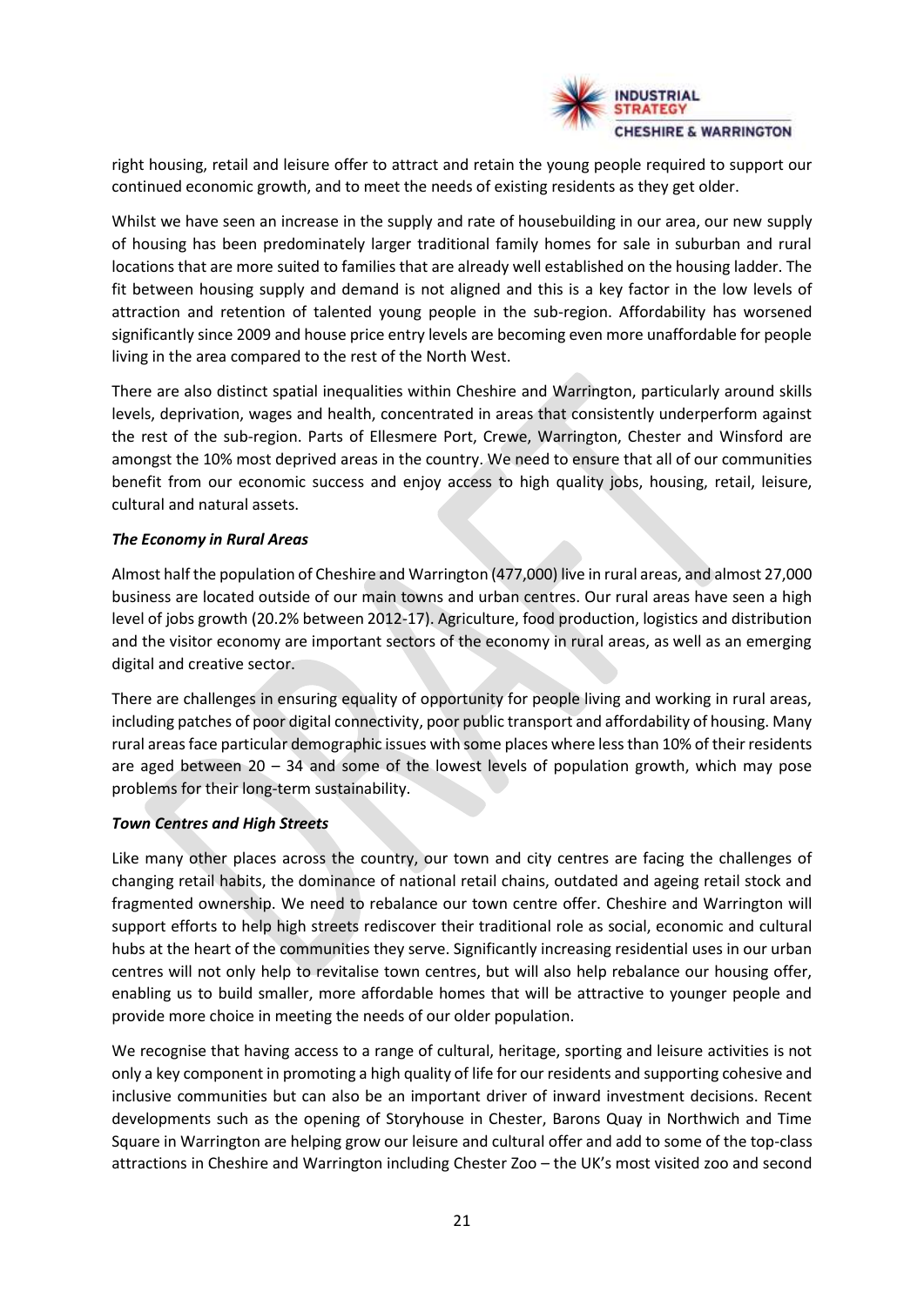

most paid-for visitor attraction in the UK with over 1.9 million visitors a year, Cheshire Oaks, Chester Races, Quarry Bank Mill and Tatton Park, as well as a range of museums, heritage facilities, parks, forests and outdoor attractions. The sub-region has an established programme of major events including the 'Blue Dot' Festival, RHS Flower Show at Tatton and Chester International Film Festival and has previously hosted the Rugby League World Cup, Cycling Tour of Britain, Welsh Rally GB and the International Horse Trials at Bolesworth.

Cheshire and Warrington is already one of the best connected sub-regions in the country, with easy access to the dynamic cities of Liverpool and Manchester and strong economic connections into North Wales and the West Midlands. HS2 offers a once in a generation opportunity to turbocharge our connectivity not only nationally, but importantly within the sub-region itself. It will be a key driver of our future economic growth and will physically and economically transform the town of Crewe. Local and intra-regional connectivity, however, remains poor especially for those households without access to a car.

#### **Early Actions to Support Cheshire and Warrington's Priorities**

#### *Creating a world class business environment*

The LEP is determined to make Cheshire and Warrington one of the best locations in the UK to locate and grow a business. A world class science and technology offer exists across the Cheshire Science Corridor, which includes: Jodrell Bank, headquarters of the Square Kilometre Array; Alderley Park, Astra Zeneca's former R&D HQ which is now home to over 150 life sciences businesses; Birchwood Park the UK's centre of excellence in nuclear engineering and Thornton Science Park, fast becoming recognised as a leading UK centre for energy and clean growth. Cheshire and Warrington is taking a proactive approach to the Cheshire Science Corridor Enterprise Zone, investing £30m up front to unlock and accelerate development and creating a sub-regional investment fund to reinvest the retained business rates in economic development projects across the sub-region. In addition to the Science Corridor, we have identified key growth areas and strategic employment sites in Chester City Centre, the Energy Innovation District in Ellesmere Port, Warrington 'New City' and the proposed Crewe HS2 Growth Corridor that will maximise the economic benefits of HS2 for the towns of Crewe, Middlewich and Winsford. The LEP will also ensure a strong supply of high-quality business accommodation that meets needs of our rural businesses.

# *Building the right homes in the right places*

Housing is an essential component in creating successful places and supporting economic growth. Having the right mix of housing, in the right places and at an affordable price is key to meeting the needs and aspirations of our existing communities and of young people and families moving into Cheshire and Warrington to live and work. We will support a focus on housing growth across our principal cities and towns. The LEP will establish a sub-regional Housing Board to work in partnership with Homes England to positively disrupt the housing market in Cheshire and Warrington by leading, intervening in and making new markets where necessary. By doing this we aim to encourage a broader range of housebuilders and developers and position the area as a sound proposition for institutional investors by de-risking development, particularly on brownfield sites in town centres.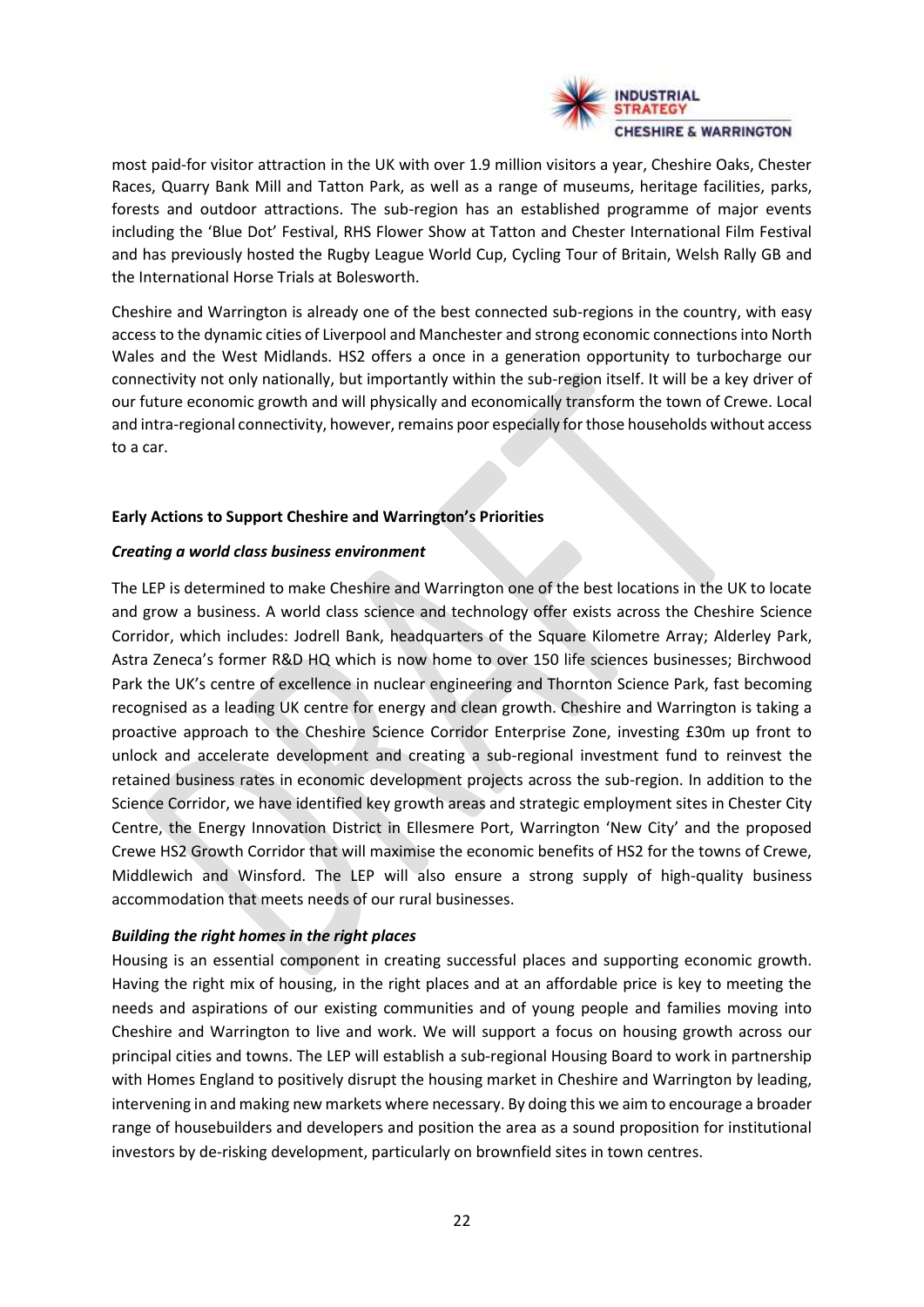

Government has recognised and supported our housing growth ambitions through, for example, initial allocations of over £30m from the Housing Infrastructure Fund.

#### *Rebalancing our town centres*

The public and private sector in Cheshire and Warrington is already investing heavily to strengthen our city and town centres including City Place and Northgate in Chester city centre, Time Square in Warrington and Barons Quay in Northwich, and the £40m expansion of Cheshire Oaks. There are also emerging regeneration plans for Ellesmere Port, Macclesfield, Crewe and Winsford. We want to tackle the challenge of fragmented ownership by bringing landlords together with public sector partners, adapting and extending planning and property development tools and encouraging institutional investment in our high streets through piloting the creation of town centre Real Estate Investment Trusts (REITs).

There are opportunities to work with Government to enhance and accelerate our town centre thinking, through initiatives such as the Stronger Towns Fund, Future High Streets Fund and, for places like Chester and Nantwich, the Historic High Streets Fund.

# *Enhancing our natural, cultural and leisure offer*

Cheshire and Warrington will ensure that the sub-region offers a broad range of cultural assets, events and activities throughout the year, and that there is a mix that provides for a range of age groups and interests. We want to build on the success of our Visit England funded, Brilliant Science project which promoted the sub-region as a key destination for business tourism, targeting key scientific conferences into the area by embedding the Brilliant Science and a Business tourism approach into our broader place marketing approach for Cheshire & Warrington and the Science Corridor. We will aim to drive visitor numbers across the country, extend the season and to tackle local barriers to tourism growth and seek to be an early pilot for one of the new Tourism Zones.

The area underperforms in attracting funding for arts and cultural initiatives. The Local Industrial Strategy provides a platform for a more strategic conversation with members of the DCMS family to support Cheshire and Warrington to maximise the impact of the arts, culture and leisure resources it has, and develop opportunities to meet identified gaps in provision.

The natural environment (and resources such as water, minerals and fisheries) is as important a factor in our place offer as the built environment. Our rural landscape is the result of centuries of stewardship by farmers and other landowners and for many people is reason enough to locate here. It is also a powerful tool in encouraging better mental and physical wellbeing amongst residents, workers and visitors.

The LEP has recognised this and has developed a Quality of Place Strategy setting out our initial objectives and activities, but LIS provides an opportunity to have more focussed and targeted conversation with the DEFRA and DCMS families to strengthen the economy in rural areas, improve connectivity and boost productivity amongst rural businesses.

Along with the sub-region's constituent local authorities, the LEP supports the Cheshire and Warrington Local Nature Partnership (one of 47 LNPs across England, established by Defra in 2013). The LEP will, in collaboration with the LNP, review the implications of the Government's new 25-year Environment Plan for the sub-region. This will include developing proposals for establishing a Natural Capital Plan for the sub-region, and reviewing how the agenda of the economy in rural areas could be managed in a more joined up way.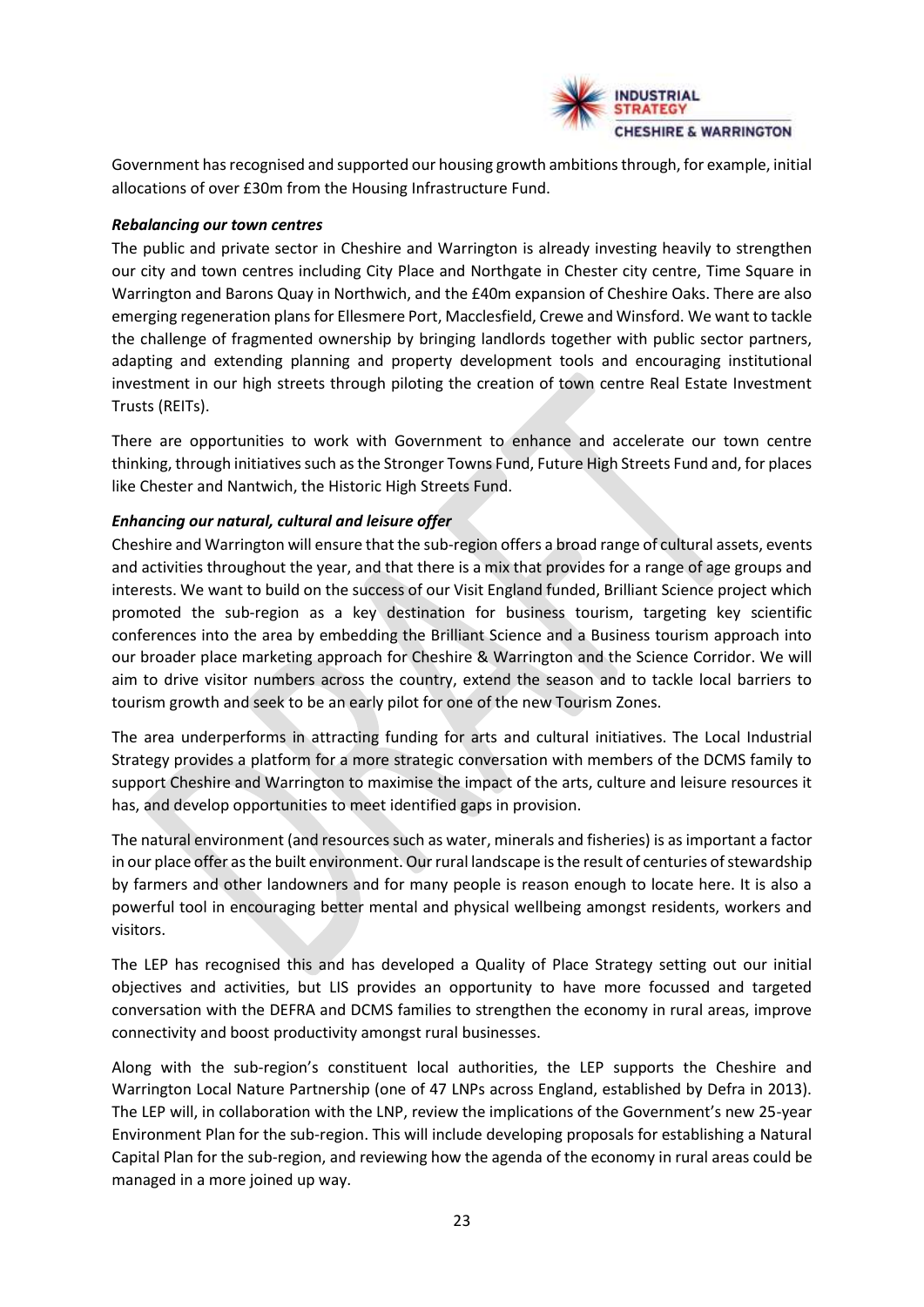

# *Articulating our place proposition, branding ourselves and our offer more effectively to prospective investors*

The sub-region has many significant benefits that make it attractive to inward investors, but it lacks a consistent and coherent narrative and 'brand' when trying to 'sell' those benefits to external audiences. Those who live and work in Cheshire and Warrington know what an outstanding location it is – many others (including some surprisingly close to home) don't. Much of the feedback from business is that there is a great story to tell about Cheshire and Warrington and the places within it, but that as a sub-region we currently don't do that in a consistent, coordinated and effective way, especially to external (international) audiences.

Cheshire and Warrington will develop a more coherent brand and 'value proposition' for the subregion, the Cheshire Science Corridor and our key sectors. It will also work with DIT and the Northern Powerhouse team to create an inward investment strategy to really showcase Cheshire and Warrington on the global investment stage and increase the flow of foreign direct investment into the sub-region.

| <b>Growth Areas</b>                 | <b>Town Centres</b>         |
|-------------------------------------|-----------------------------|
| • Warrington New City               | <b>Crewe</b>                |
| • Mersey-Dee Alliance               | <b>City Place (Chester)</b> |
| • Constellation                     | <b>Ellesmere Port</b>       |
|                                     | Macclesfield                |
| <b>Strategic Employment Areas</b>   | <b>Northgate (Chester)</b>  |
| • Cheshire Science Corridor         | <b>Northwich</b>            |
| <b>• Energy Innovation District</b> | <b>Warrington</b>           |
| • Crewe HS2 Growth Corridor         | Winsford                    |
| • Port Warrington                   |                             |

# Business Environment

# *Starting from strong foundations*

Cheshire and Warrington is home to some of the world's best-known companies including Bentley, Vauxhall, AstraZeneca, Royal London, M&S Bank and Essar Oil. These large companies as well as thousands of smaller, dynamic new businesses are together helping to drive growth.

Our business base is diverse, but with clear strengths in a broad range of manufacturing sub-sectors including automotive, life sciences, chemicals and food and drink. Manufacturing growth in Cheshire and Warrington has outstripped that for the UK for a number of years. Other sector strengths include life sciences, energy and environment, logistics and finance and business services. We have also experienced growth in recent years in the creative and digital sector with particular clusters emerging around Chester in the west and Knutsford / Macclesfield in the east of the sub region.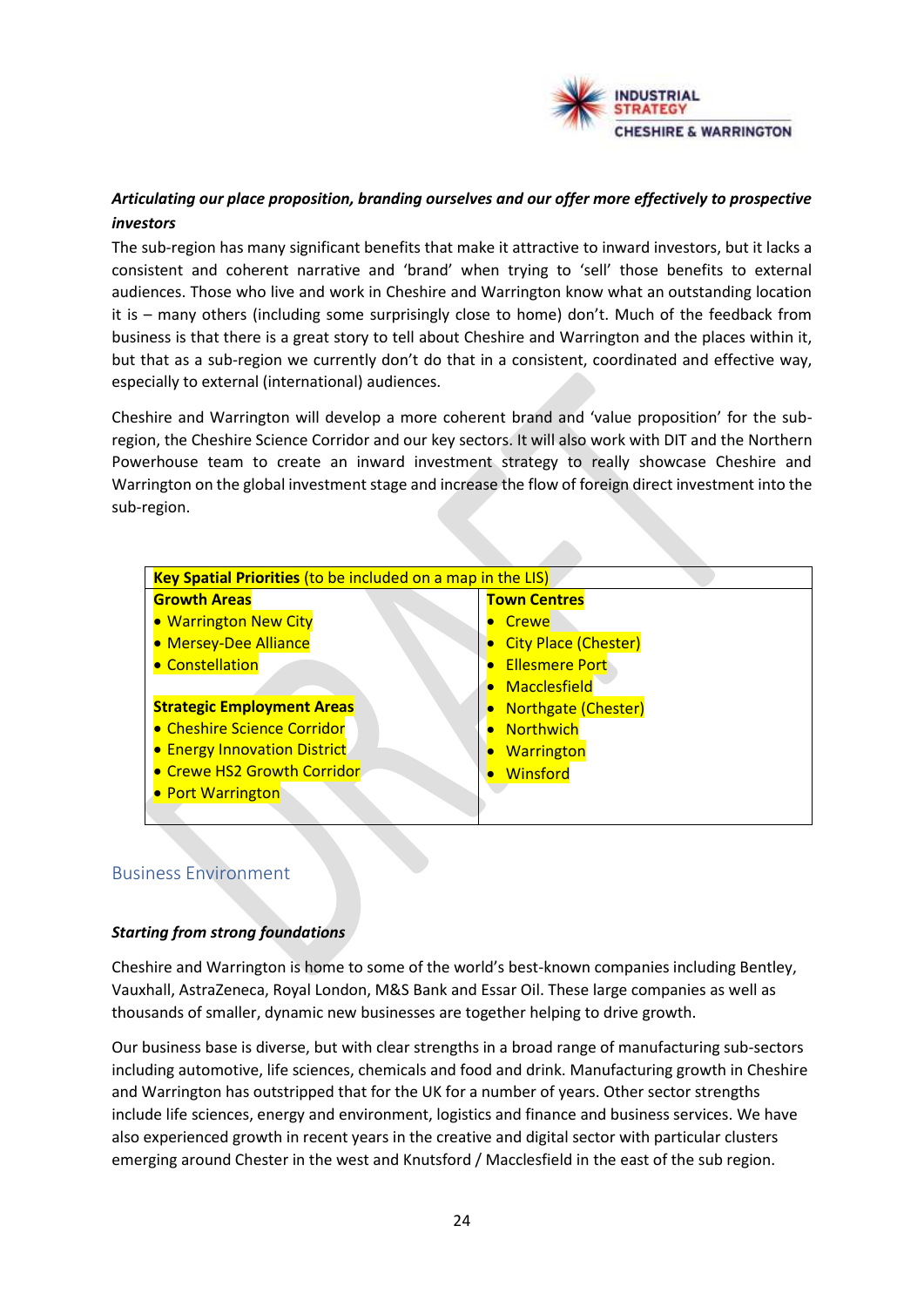

With over 42,000 VAT registered businesses our business base is stable and growing, with a high number of businesses per capita<sup>5</sup>, a low business death rate of 10% and a good business survival rate leading to impressive scale up rates.

We have a lower than average business birth rate (13.4% compared to a regional average of 15.2% and national average of 14.6%)<sup>6</sup>. This potentially means less opportunity for scale-ups and frontier firms and to expand the business base more generally.

The vast majority of our businesses are SMEs, with 98% of companies in the area employing under 50 people. However, over 50% of jobs in the sub-region are within just 160 large companies (250+ workers) representing just 0.4% of the business base.

We are an outward-facing place with strong international relationships. We export £7.6 billion of goods with strong links to non-EU countries where we send over 60% of our exports. Many of our larger businesses are foreign-owned, particularly in urban areas and the manufacturing sector. This is positive for our global reach, but it means that we must continue to be competitive to ensure our status as the home of choice for these international enterprises. This means creating a supportive business environment and good dialogue with our sectors, mindful that decisions may be taken at a global rather than a local level.

#### *Addressing challenges through our Local Industrial Strategy*

Overall, our economy is growing steadily, but productivity is stalling. Many of our sectors are underperforming compared to other parts of the UK; if our underperforming broad sector groups were performing at the national average this would add £3.7bn to the economy every year.

The ambition through our local industrial strategy is to make our economy more resilient and able to withstand and recover from shocks that may happen. We want to increase the number of fastgrowing SMEs, increasing the productivity and resilience of our broad sector mix and create more skilled jobs for our residents. Effective business support will be key to this. Market intelligence from our Growth Hub identifies clear areas of opportunity particularly around SMEs with the potential and ambition to scale. This focus is fed by strong economic intelligence and has informed the development and delivery of support across the sub region.

We see evidence of good scale-up activity already which indicate existing track record of high growth businesses. Cheshire East is ranked as the eighth highest local authority by the number of scale-ups in the country, due to the polycentric nature of the business base and the work of the Growth Hub in Cheshire and Warrington the Scale Up base is continuing to grow and high growth potential businesses are able to flourish. Businesses that start here tend to survive, and the sub-region has low business death rates. We want to capitalise on this supportive environment and grow it.

While the clear focus will be on SMEs with growth ambition and potential, we will also link this work closely with the successful large companies in the sub-region, which together employ over half of our workforce. This will be through close working with the larger companies and developing with them a high value mentoring network and using these companies in a strategic and focused manner

<sup>5</sup> 454 businesses per 10,000 population (12% higher than the UK average)

<sup>6</sup> Metro Dynamics analysis of ONS data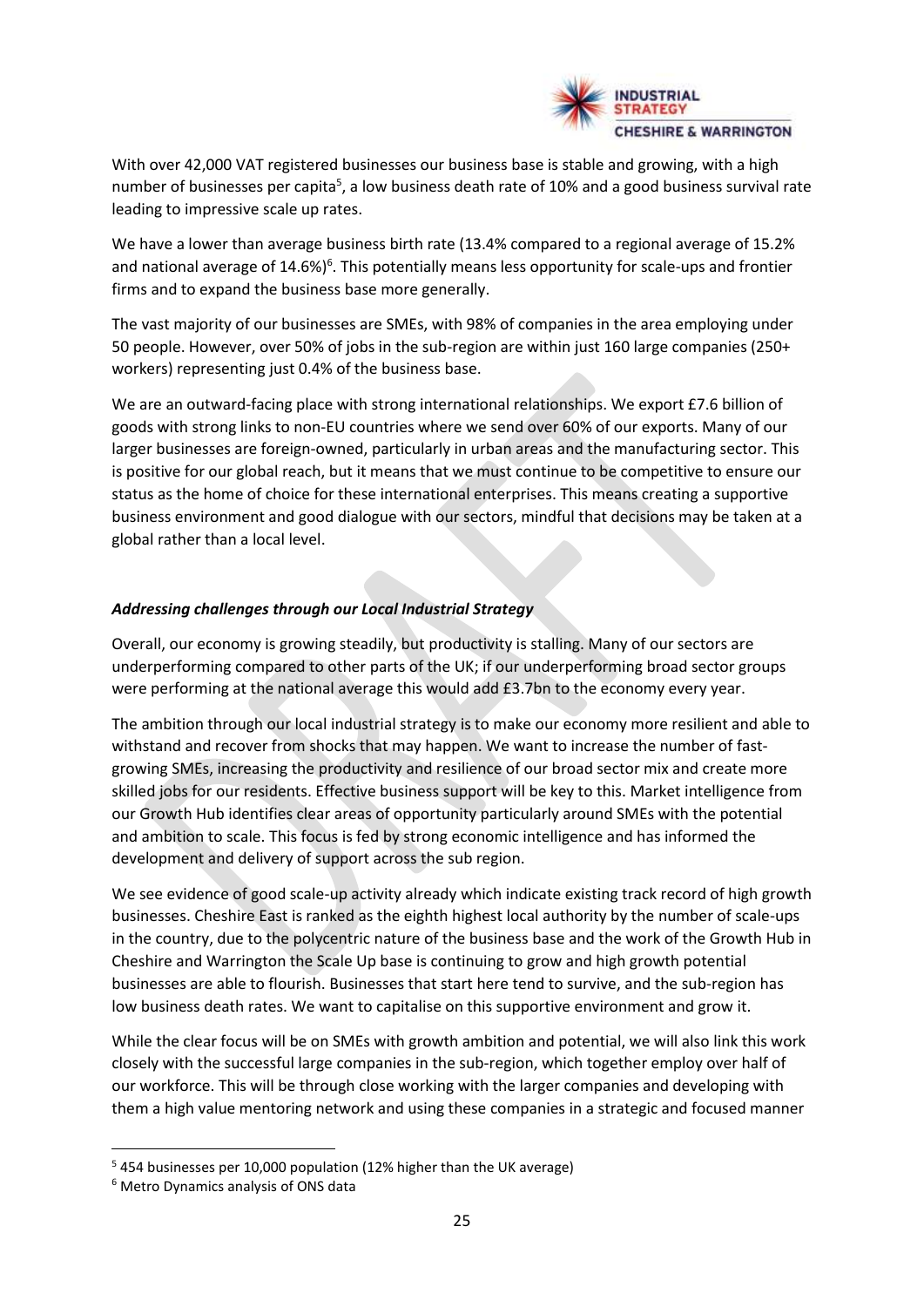

to ensure their knowledge and expertise is retained in the Cheshire and Warrington economy. By developing this peer to peer network and utilising the knowledge, expertise and strategic importance of our large companies to benefit our growing SME base we believe clear economic impact can be derived.

In order to support this the LEP would welcome more timely access to data held by HMRC. This would allow us to better understand the scale up and export landscape and so offer more focussed support and solutions to business.

#### *Action to enhance our Business Environment*

The LEP will progress work it has started in the first part of 2019 with the 'Mentoring for Growth' programme, via 'Be the Business'<sup>7</sup>, expanding the reach of the programme into Cheshire and Warrington and plugging in to our existing plans for leadership and management development and a wider mentoring network. We want to encourage a greater number of businesses to participate in this programme, by identifying and removing barriers as well as perceptions of barriers that exist in Cheshire and Warrington but also at a national level. The cost of high-quality support and advice is one of the biggest issues holding back potential transformational growth, part of our vision is to demonstrate that the benefit of this potential investment far outweighs the cost of it.

The LEP will continue our work with neighbouring areas to roll out targeted business support through the Manufacturing Growth Fund<sup>8</sup> and the North West Made Smarter  $9$  programme.

This new activity will complement the priorities already set out in our Strategic Economic Plan, with work underway to create a refreshed and targeted Growth Hub which works with local businesses to provide the right support at the right time to support them to thrive. Through the Local Industrial Strategy, we will increase higher value targeted support with an emphasis on growth and productivity, identifying and targeting only businesses who meet the growth potential criteria (this is currently estimated to be at least 565 businesses<sup>10</sup>). We will offer a broad mix of support, ranging from identification of opportunity through to mentoring, Leadership and Management and key investment support.

Cheshire and Warrington has identified a number of other options to support and accelerate business growth through our Local Industrial Strategy, including: -

- Learning from and adopting local versions of pilot programmes developed by Liverpool City Region to increase awareness and understanding of the business benefits of digitisation in manufacturing SMEs (Industry 4.0)
- Creation of a series of incubators and accelerators designed to enhance business growth through tailored support processes. These would be located to reflect the location of key sector clusters across the sub-region and designed to encourage engagement between clusters and sectors.
- Developing an enhanced trade offer, with a larger role for Chambers of Commerce and colocated Department for International Trade Advisers. This would include tailored support for

<sup>7</sup> https://www.bethebusiness.com/

<sup>8</sup> http://www.manufacturingnorthwest.com/

<sup>9</sup> https://www.madesmarter.uk/made-smarter-north-west-pilot

<sup>10</sup> Source: Scale Up Institute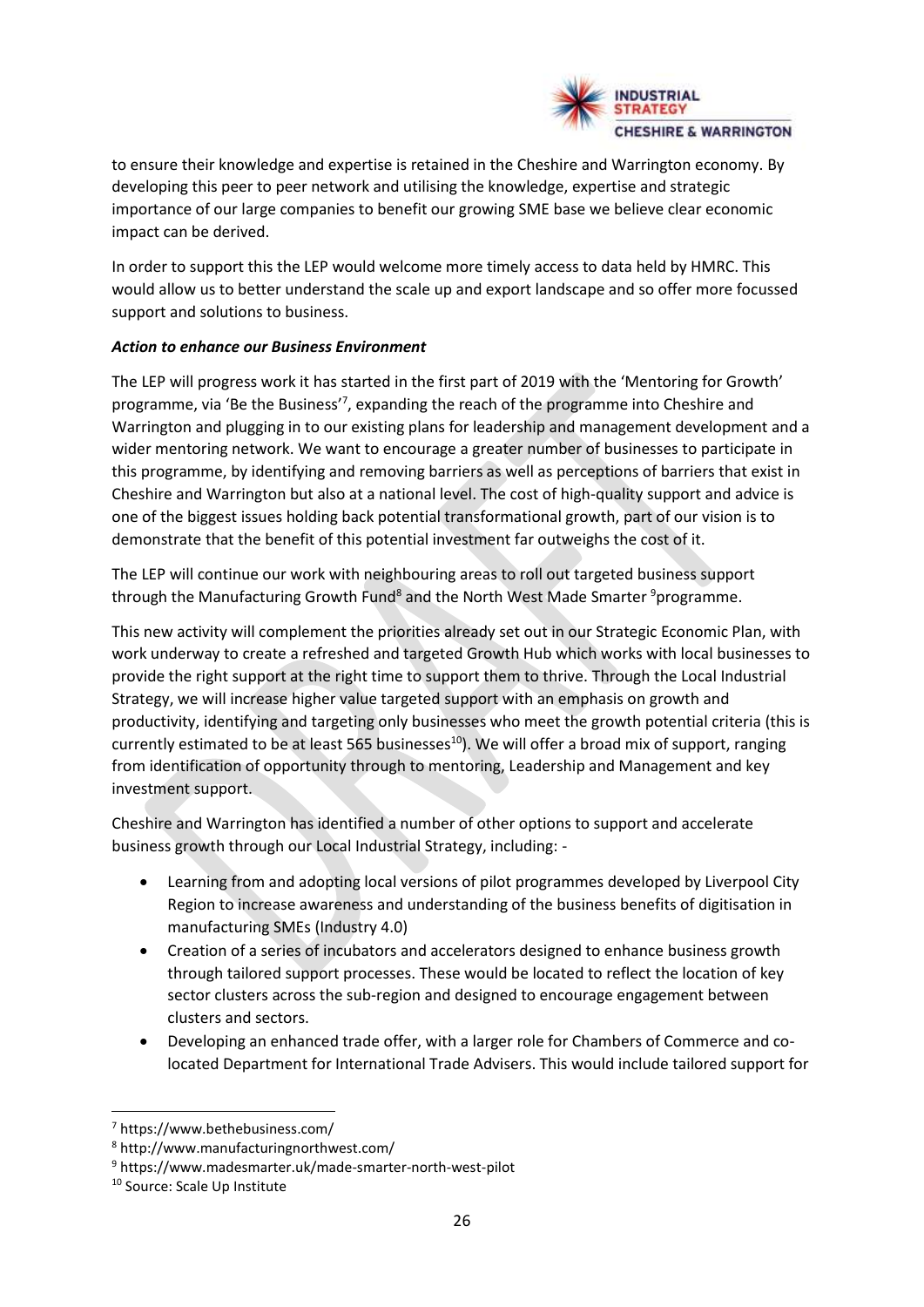

firms in the area to work towards the Northern Powerhouse target of 12,000 new exporting companies across the North.

- High Growth Start Up support, though a clear strategy to work with universities, Innovate UK and sector specialists to target spin outs and other start-ups with high growth potential and increase the number of these business choosing to locate in Cheshire and Warrington.
- Identifying specific opportunities to support the finance and business sector to address its under performance compared to national comparators.
- Identify opportunities for early action as a result of the Government's productivity review, including offering to take part in any pilot project activity

The LEP will maintain its close working relationships with Innovate UK, ensuring that Cheshire and Warrington business are aware of and accessing relevant funding opportunities. More broadly, our Growth Hub will continue to work closely with the British Business Bank (BBB) and the fund managers of the Northern Powerhouse Investment Fund to ensure that access to finance does not become a barrier to business growth. There is particular scope to improve levels of micro finance and equity funding across the area.

#### Ideas

#### **The North's science and technology powerhouse**

Cheshire and Warrington has some of the highest levels of private sector R&D in the UK and the highest proportion of employment in science, research engineering and technology professions in the North of England<sup>11</sup>.

The Cheshire Science Corridor links together a number of nationally and internationally significant science and technology assets including: Jodrell Bank, home to the world famous Lovell Telescope and now headquarters of the international Square Kilometre Array project; Alderley Park, near Macclesfield, home to over 200 life sciences businesses as well as the national Anti-Microbial Resistance Centre (AMR) and the Medicines Discovery Catapult; Birchwood Park the UK's centre of excellence in nuclear services; Capenhurst Technology Park, a cluster of leading technology companies at the site of the former Electricity Council Research and Development Centre, adjacent to URENCO's uranium enrichment and nuclear waste treatment plant; Daresbury (just across the border in Liverpool City Region), which is home to the UK's fastest industrial supercomputer and the University of Liverpool's Virtual Engineering centre; and Thornton Science Park, fast becoming recognised as a leading UK centre for energy and clean growth.

<sup>11</sup> BEIS (2015), *Mapping Local Comparative Advantages in Innovation*.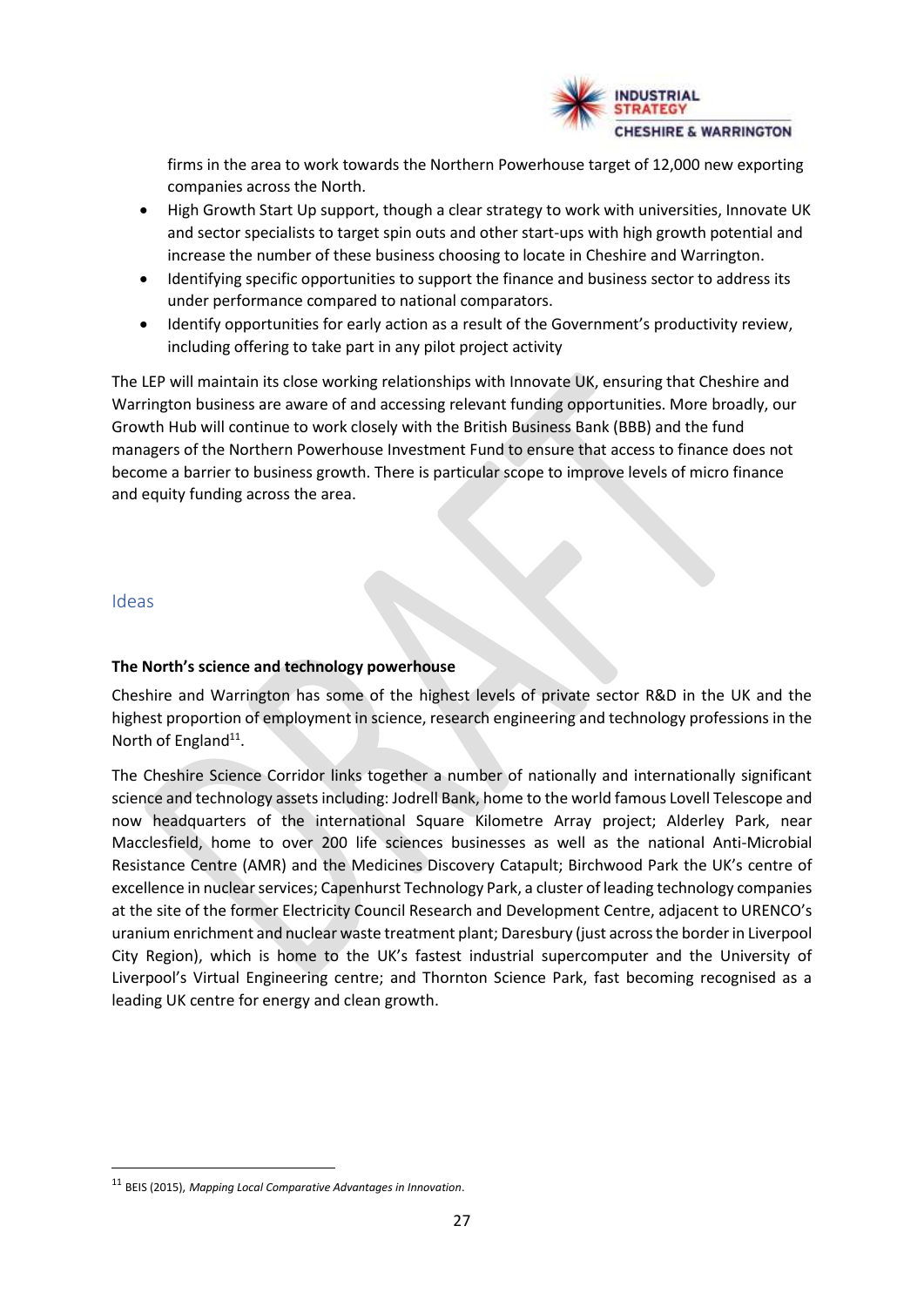

The Square Kilometre Array (SKA) is regarded by many as the 'largest science experiment in the world'. The project, involving over 20 countries and with a phase 1 construction budget of €650 million, is creating the world's biggest radio telescope, and its headquarters is in the heart of Cheshire at the Jodrell Bank Observatory. The SKA will eventually use thousands of **dishes** and up to a million **low-frequency antennas** that will enable astronomers to monitor the sky in unprecedented detail and survey the entire sky much faster than any system currently in existence.

Its unique configuration will give the SKA unrivalled scope in observations, largely exceeding the image resolution quality of the Hubble Space Telescope. It will also have the ability to image huge **areas of sky in parallel**, a feat which no survey telescope has ever achieved on this scale with this level of sensitivity.

However, our R&D base is dominated by large multi-national companies in a number of foundational industries and large-scale manufacturing in sectors (including chemicals, pharmaceuticals, energy, nuclear and automotive) that are either already being disrupted or are highly vulnerable to disruption by innovations in technology and business models or new market entrants. The recent decisions of AstraZeneca and Shell to relocate their global R&D headquarters out of the sub-region, highlights the potential vulnerability of our R&D base.

In order to maintain our competitiveness and meet our economic ambitions, Cheshire and Warrington needs to support its existing industries to adapt and innovate and make the shift from closed to open innovation systems, diversifying our R&D base by encouraging and supporting new start-ups and spinouts to bring new innovations to the market.

The existing innovation ecosystem is highly developed in some areas, particularly in terms of the presence of multi-purpose technologies, high value-added industries, high levels of private sector led R&D and access to talent. However, we do have some key gaps and weaknesses, including: patchy innovation co-ordination, poor knowledge transmission/exchange and commercialisation from universities to the private sector and low levels of R&D being undertaken by SMEs.

#### **Early Actions to Support Cheshire and Warrington's Ambitions**

By focusing on exploiting our super strengths in life sciences, energy, chemicals and manufacturing in order to forge new discoveries and technologies we will help drive productivity and the future economic growth of the Northern Powerhouse and UK plc and play a leading role in meeting the government's Ageing Society and Clean Growth grand challenges. Figure 1. Below shows our innovation roadmap setting out how we intend to meet these two grand challenges through supporting our key super strength sectors and strengthening our innovation eco-system.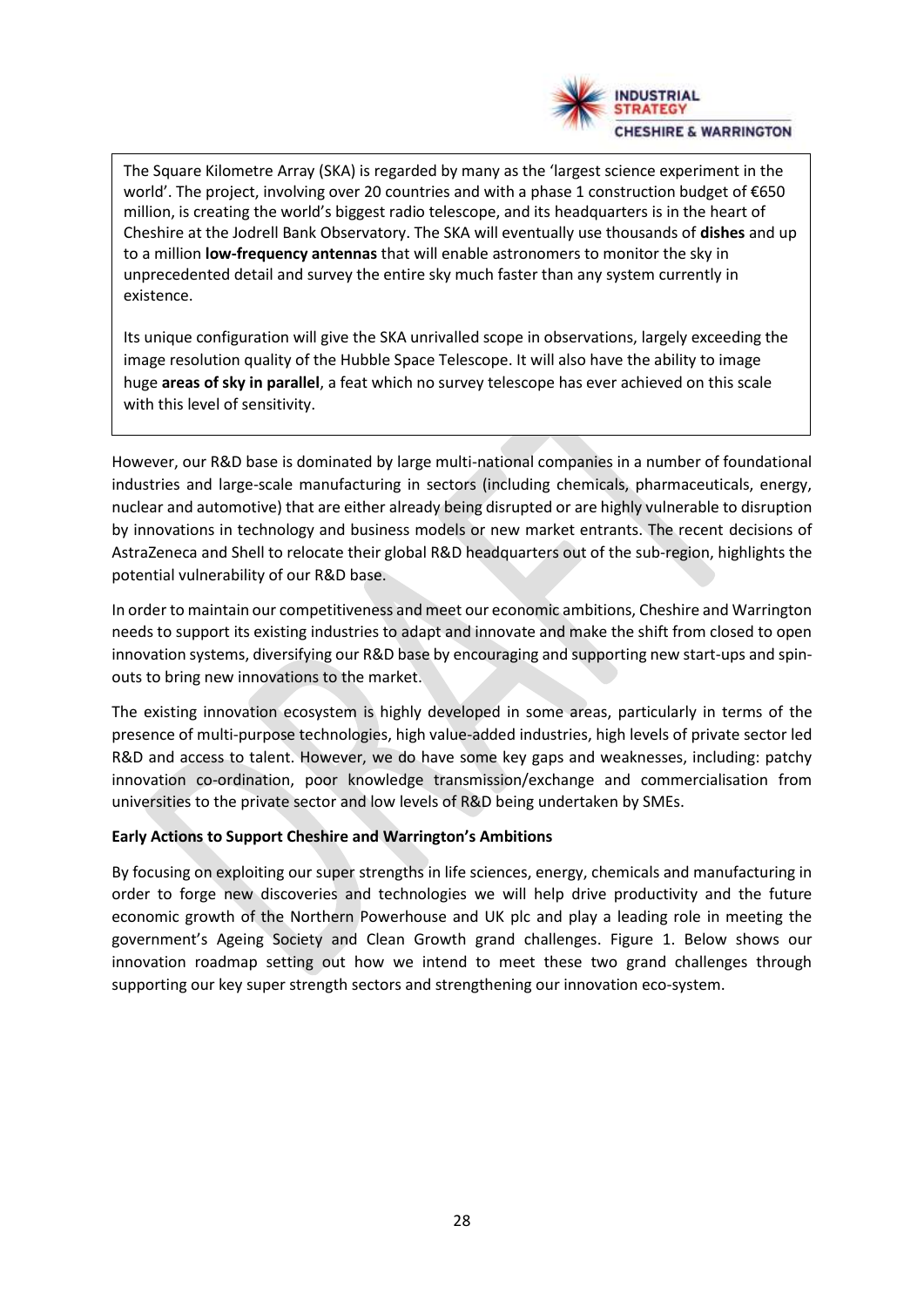



#### **Fig. 1. Cheshire and Warrington Innovation Roadmap**

#### **Improving our understanding of our R&D and innovation landscape**

The LEP will undertake more detailed mapping of its R&D and innovation landscape by accessing and interrogating additional data held by UKRI, HESA, BEIS and other government bodies as well as data held by universities active in our area. We will supplement this with additional primary research with Cheshire and Warrington businesses. This improved visibility and understanding of our R&D and innovation landscape will help to inform the design of innovation programmes and investments and ensure that we are maximising the impact of any public sector investments.

#### **Strengthening our innovation ecosystem**

Cheshire and Warrington will strengthen its innovation ecosystem by:

- Working with Government and the Office for Life Sciences to bring forward proposals to develop a Life Sciences Opportunities Zone, centred on Alderley Park.
- Growing our Higher Education research base in the sub-region and improving the levels of knowledge transfer and commercialisation universities to industry.
- Maximising the impact of public R&D investment in the sub-region by focusing on our super strengths and driving private sector R&D and innovation.
- Supporting innovative start-ups, spin-outs and scale-ups to form and grow in order to and diversify our R&D and innovation base to drive competitiveness, productivity improvements and increase the resilience of our economy to shock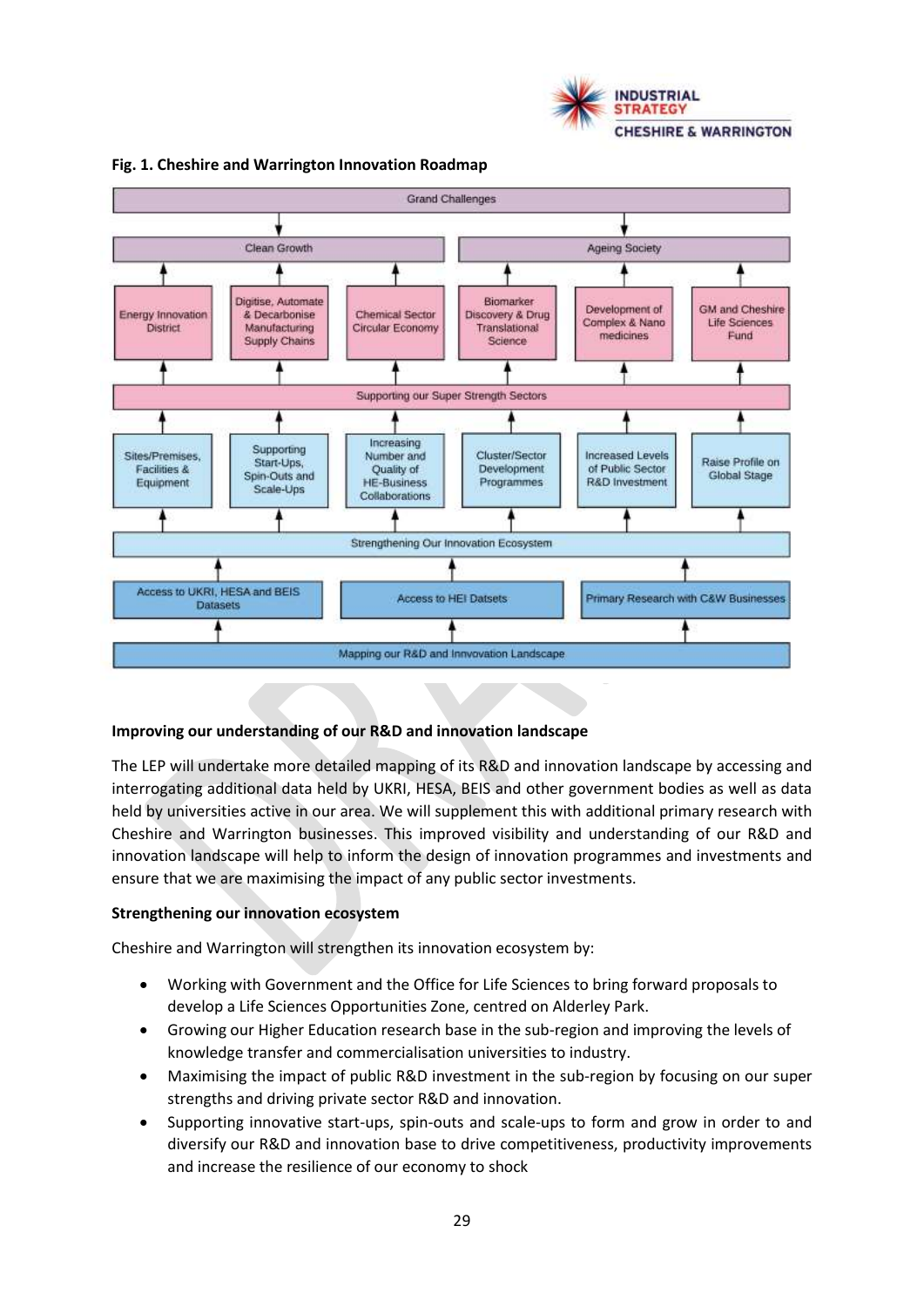

- Creating cluster and sector development programmes in our key target sectors of energy and clean growth (including nuclear), high-value manufacturing and life sciences to encourage supply chain development, create more open innovations systems, build strong networks of experts and mentors to support SMEs and ensure that the skills agenda is aligned to the R&D agenda.
- Continuing to invest in the Cheshire Science Corridor using retained business rates from the Science Corridor Enterprise Zone to ensure that the physical and digital infrastructure is available to the businesses, academics and researchers that need it to do their work and link to other centres of research and development expertise.
- Joining up our key physical science and technology assets across the Cheshire Science Corridor to encourage and facilitate cross-sector and multi-disciplinary research and innovation.

#### **Supporting our super strength sectors to meet the ageing society and clean growth grand challenges**

We will focus our R&D and innovation investment and activities on life sciences, energy, chemicals and manufacturing to help tackle the government's clean growth and ageing society grand challenges by:

- Supporting the development of proposals for the Cheshire and Warrington Energy Innovation District including the E-Port Smart Energy Project, the deployment of large scale smart grids, the development of small modular nuclear reactors and carbon capture, usage and storage and the hydrogen economy
- Supporting our manufacturing supply chains to be the most productive in Europe through increased levels of automation, digitisation and decarbonisation in manufacturing, driving the creation of high quality, well paid jobs and through a shift to more sustainable production process and materials.
- Working with the chemical sector to support the development of and investment in the reuse and remanufacture of raw materials and products to build the circular economy, reshore activity and build new product bases.
- Working with the life sciences sector to develop complex and nanomedicines through the creation of an open access high containment facility to support medicines development - 'turning molecules into medicines', which could in addition specialise in support lower volume manufacturing for personalised medicines.
- Supporting the life sciences sector to harness the unique capability at Alderley Park to advance new drug programmes from chemical leads to credible clinical candidate drugs – providing and harnessing expertise in biomarker discovery, preclinical imaging, pharmacokinetic and pharmacodynamic modelling (understanding how well medicines perform and for how long, after administration), target validation, safety assessment, patient selection and manufacturing feasibility
- Continuing to work with Greater Manchester on the further development and deployment of the Greater Manchester and Cheshire Life Sciences Fund to offer seed and early stage venture capital funding to life sciences businesses location in the region.
- Exploiting the digital and data expertise and assets at Daresbury Sci-Tech and the Hartree Centre and the Square Kilometre Array HQ at Jodrell Bank to support our super strength industries in terms of digitisation, VR, AI and big data.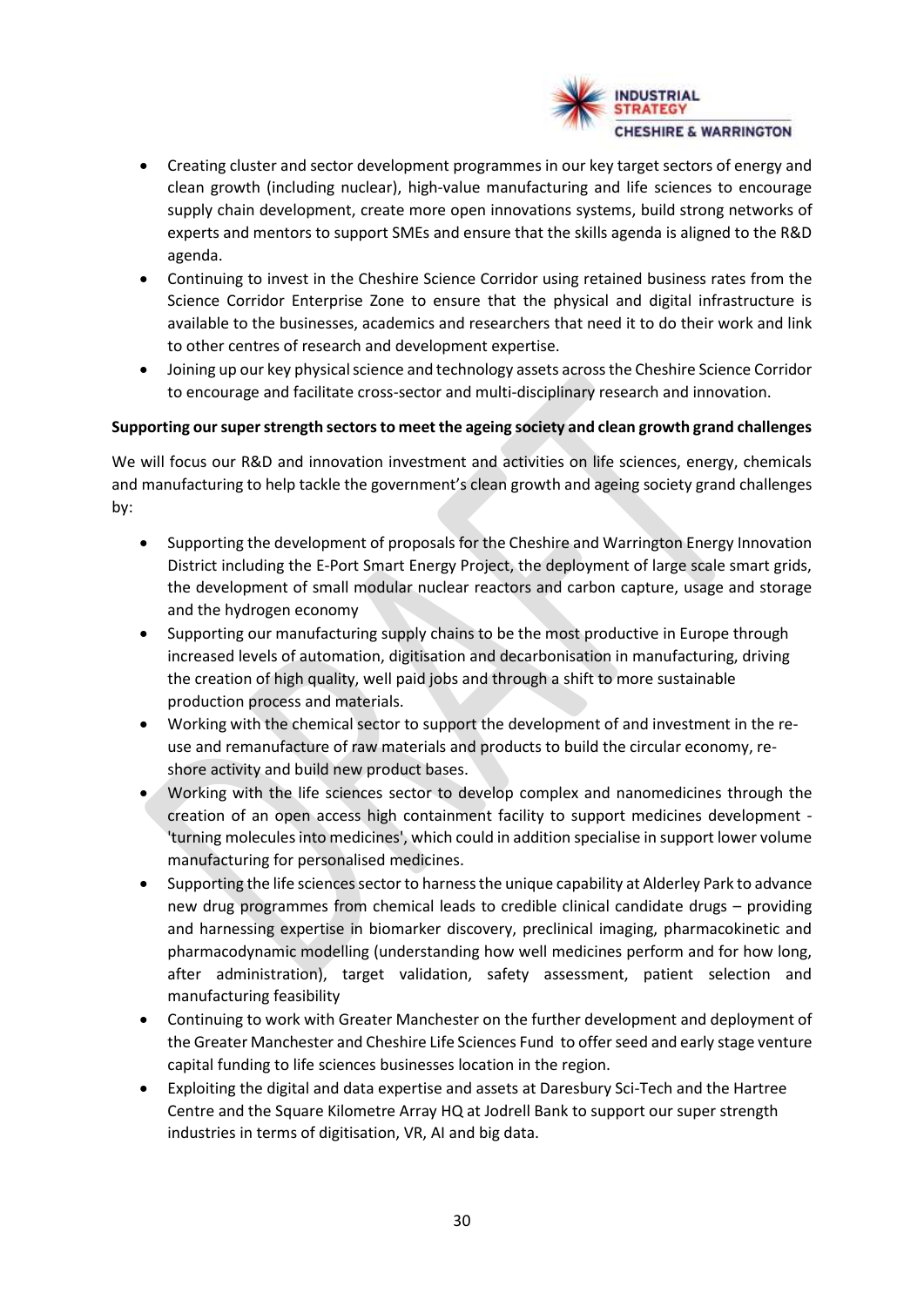

Cheshire and Warrington will also support the development of current proposals by the Science and Technology Facilities Council (STFC) around AI-enabled Materials Chemistry and Liverpool School of Tropical Medicine and Alderley Park to deliver more integrated solutions to human infections.

# Infrastructure

# Infrastructure

Infrastructure must not act as a constraint to growth, whether that is in relation to transport, digital communication or other utilities. Business tells us that connectivity is one of their main barriers to growth. Our central UK location, with easy access to Manchester and Liverpool, two airports within 30 minutes, international shipping links from Liverpool, the Manchester Ship Canal and North Wales is one of our key strengths, however parts of our strategic network are heavily congested, and increasingly local roads are struggling to cope with the growth in traffic being experienced. This impacts on productivity and also on key sectors like logistics.

# **Transport**

Levels of connectivity vary within the sub region with lower levels of accessibility in more rural areas such as the south west. Connectivity by road and rail is also weaker in intermediate locations between the main population centres and for east-west movements. Whilst there are differences in journey times by car across the sub-region, the variability in journey times is particularly noticeable when considering access to public transport.

For major planned investments to achieve maximum benefit, we need to make sure that there is supporting investment in the local connectivity linking our towns and villages to these key transport hubs and that there are attractive alternatives available to the car to make travel within and beyond the sub-region more sustainable.

# **Road**

Congested motorways and links to motorways, along with poor road connections between the main areas of population, impact on journey times and reliability. Congestion and network resilience are already issues on sections of the M6, M62, M56 and M53 and on key approaches to the M6. Expected growth in traffic levels will further increase pressure on these strategic links.

At a time when there is increased focus on the impacts of climate change, it is notable that private car use is the sub-region's dominant means of travel. Travel to work data<sup>12</sup> highlights that driving a car or a van makes up 68% of commuter trips in Cheshire East and Cheshire West and 71% in Warrington, compared to an England average of 57%. Conversely bus and rail patronage is currently very low at around 3% and 2% respectively, compared to England averages of 5% for rail and 7% for

<sup>&</sup>lt;sup>12</sup> 2011 Census Travel to Work Data Analysis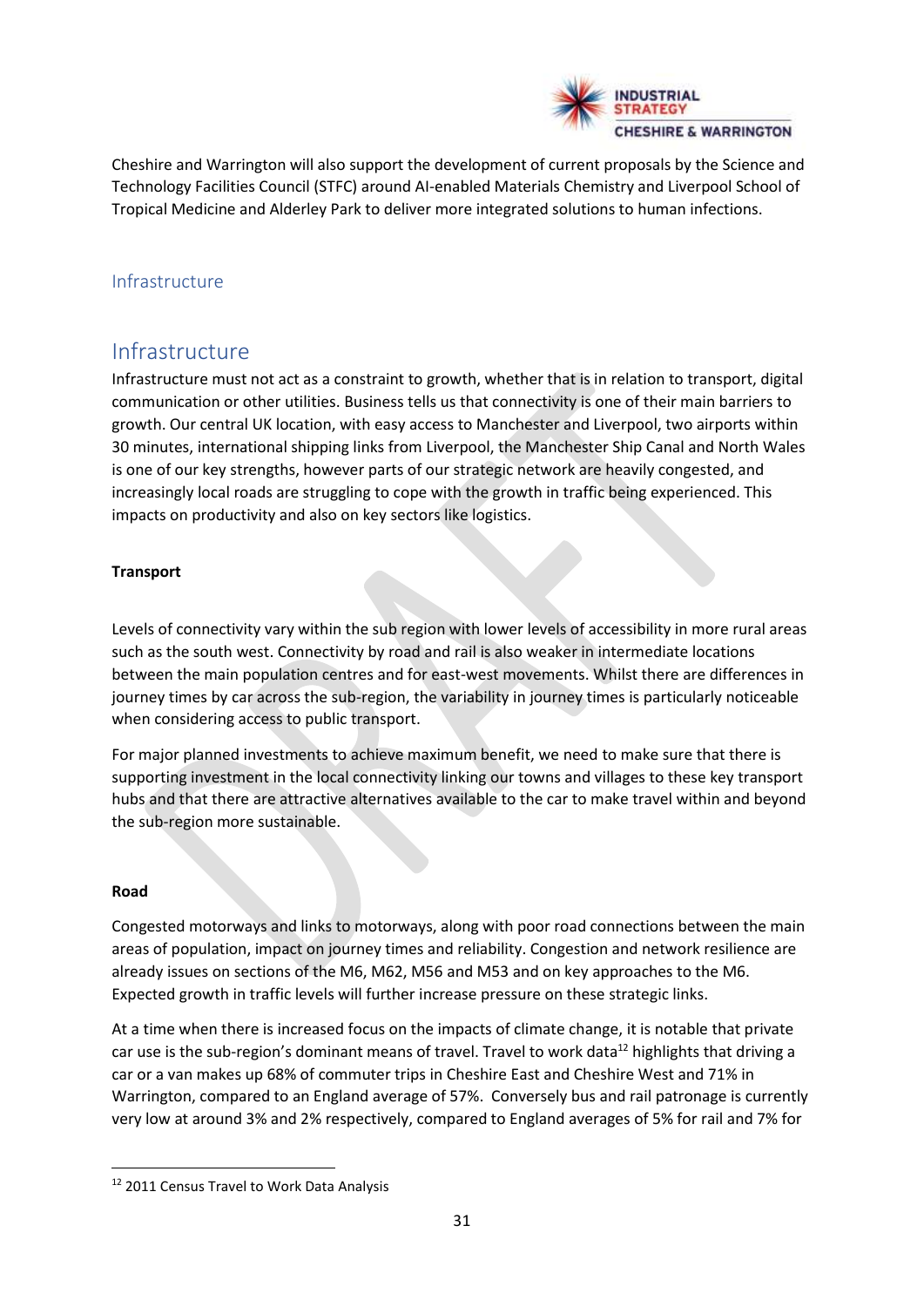

bus. Bus services have been impacted by commercial services focussing on core routes and core times, compounded by the reductions in local authority spend on subsidised services.

#### **Rail**

Many local rail links are unattractive due to the quality of local service rolling stock, the length of journey times, rail frequency and reliability. The need to transfer between services can also add to journey times, cause delays, and reduce the legibility of services. These issues are particularly prevalent for east-west rail services, for example journeys between Chester and Manchester take around an hour via Warrington and 90 minutes via the mid Cheshire Line.

In the coming years, Cheshire and Warrington will see major planned rail infrastructure investment via HS2, arriving at Crewe in 2027. HS2 will have up to 5 – 7 trains per hour each way from Crewe Hub to London, Birmingham and Manchester bringing the area within an hours' journey of London. The LEP will look to ensure that the positive benefits to Cheshire and Warrington and the wider region of HS2 investment is properly recognised in the current review of the programme.

Northern Powerhouse rail (NPR) will increase the capacity, speed and resilience of our east-west links to Liverpool, Manchester and beyond. It creates the opportunity for a significant rail hub at Warrington Bank Quay.

#### **Early Action to Support Cheshire and Warrington's Ambitions**

We appreciate that we cannot do everything at once and need to plan future infrastructure in line with need and available budgets and adapt to and embrace changing technologies. Local Industrial Strategy provides an opportunity to prioritise and accelerate those projects which can really make an early impact.

Initially Cheshire and Warrington will focus on developing key hubs, starting with Chester, Crewe, and Warrington given their focus in our transport strategy as key rail hubs, and tying in with extensive work being undertaken by the three local authorities to shape these places to underpin growth. We are also particularly looking to build upon and maximise the benefits of High Speed 2 services stopping at Crewe.

Figure xx below shows the principle road schemes identified in our Transport Strategy that will be needed to support our growth ambitions.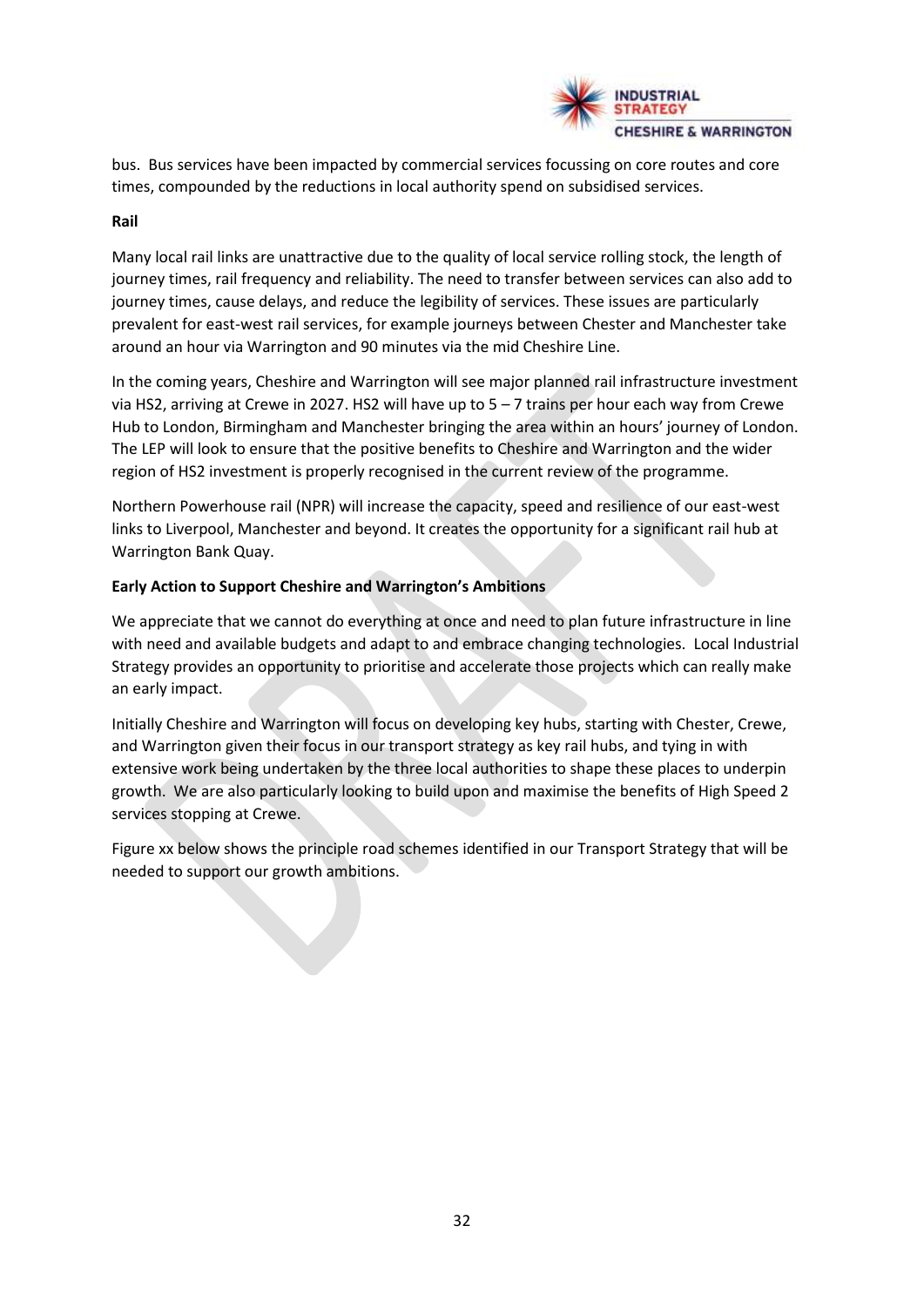



Our short-term priorities include delivery of the schemes currently in the various stages of the government's approval process:

- A500 Dualling;
- Middlewich Eastern Bypass;
- Poynton Bypass; and
- Warrington Western Link.

Building on our sub regional transport strategy, the LEP is investing more than £1 million over the next three years to develop the detailed studies and business cases to progress our infrastructure priorities and allow the sub region to respond quickly as and when invitations arise from government departments to bid for funding. Our short-term priorities are to develop business cases for:

- Crewe Hub access package this will identify and develop business cases for multimodal access improvements to ensure Crewe HS2 Hub and neighbouring developments are well connected, including promotion of opportunities to access the station by non-car modes and to address air quality issues;
- Winnington Hill /Bridge Corridor Study this work involves preparation of a Strategic Outline Business case and Outline Business case for a potential package of schemes to address capacity and traffic congestion along the A533 corridor in Northwich to support the viability of Northwich town centre / Baron's Quay development and potential further housing development in the Northwich area, including the proposals at the TATA site.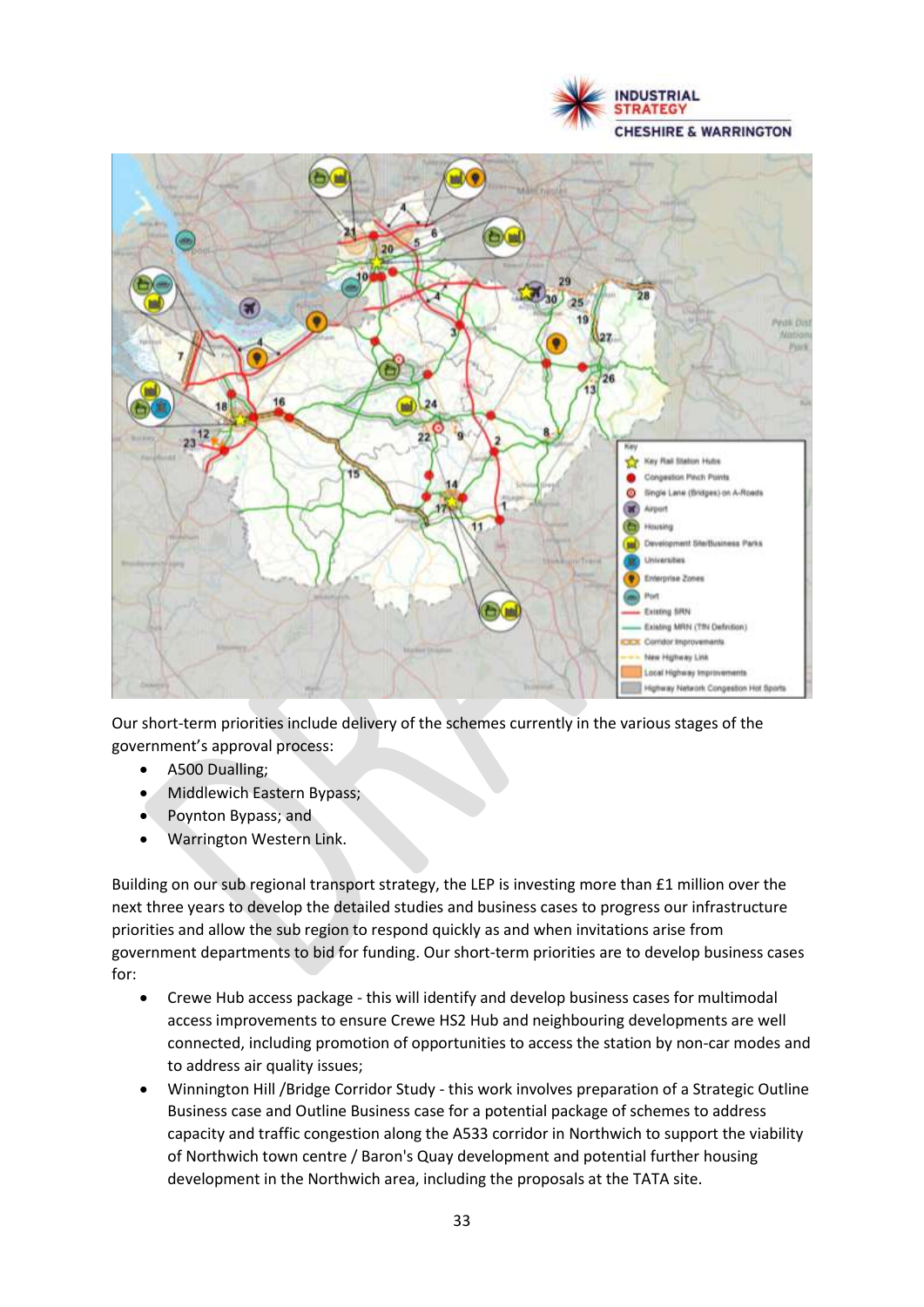

• Warrington Last Mile: Town Centre Masterplan - the proposal is to develop a transport masterplan for the Warrington Last Mile Project with the aim of providing high quality and fit for purpose transport infrastructure to make walking, cycling and public transport the obvious way to get to, from and through Warrington town centre. This will build on the opportunity presented by the Western Link (which recently received Programme Entry in the Large Local Majors programme) to review the road network around the town centre and ensure that the capacity released by the western link is 'locked in' for walking, cycling and public transport.

We will step up our work with Cheshire East Council to develop the concept and associated business case for a **Crewe HS2 Growth Corridor**, anchored around the proposed Hub Station at Crewe. HS2 investment creates unique circumstances to foster economic development in the station's wider catchment area. Increased connectivity and public sector investment in the area could start to tackle the long-lasting challenges which have seen the area underperform when compared to the wider sub-region. The proposals bring forward key regeneration and employment sites that can play a role in driving economic benefits from the Crewe Hub HS2 Station and the HS2 depot located between Middlewich and Winsford. This would build on traditional strengths in high value manufacturing as well as growing a new financial and professional services base around the Crewe HS2 Hub Station.

The LEP has also commissioned development of a Strategic Outline Business Case for improvements to the **Mid-Cheshire and Middlewich Rail Lines** which could lead to development of new stations at Middlewich and Gadbrook Park (a major employment site south of Northwich) and enhanced services from Knutsford, via Sandbach to Crewe.

**Chester Station** is an important gateway not just to Chester (with 4 million users per year) but also a key hub particularly for wider connectivity to Liverpool, Manchester and North Wales. Currently there are a number of constraints that prevent the station being used to its optimal level for existing services and which prevent new and additional services to accommodate growth.

The LEP and Cheshire West and Chester Council are working together on proposals for the City Gateway Project. This is a regeneration and infrastructure programme with Chester Railway Station at its heart. The objective is to deliver a combination of on and off-track interventions which will unlock the full economic potential of Chester and the wider West and Wales area. Priorities include capacity improvements at the eastern junction and more platform capacity at the station itself along with highway improvements such as the replacement of Hoole Bridge.

With Warrington Council the LEP has invested in a new £20 million railway station at Warrington West, which opens to passengers in December 2019 and which will serve thousands of new homes being constructed in the area. C&W LEP has also contributed funding to a number of local highway improvements to improve access to the Birchwood and Omega development sites.

Through the Local Industrial Strategy Cheshire and Warrington sees opportunities for government to work with us in delivering our infrastructure priorities, including:

- Supporting Network Rail to undertake their Continuous Modular Strategic Planning process to consider how to improve connectivity to Crewe Hub for regional services;
- Helping us engage with Highways England to identify ways to better manage how the motorways and trunk roads can provide more reliable linkages between Chester, Crewe and Warrington and to the key neighbouring city regions of Liverpool and Manchester as well as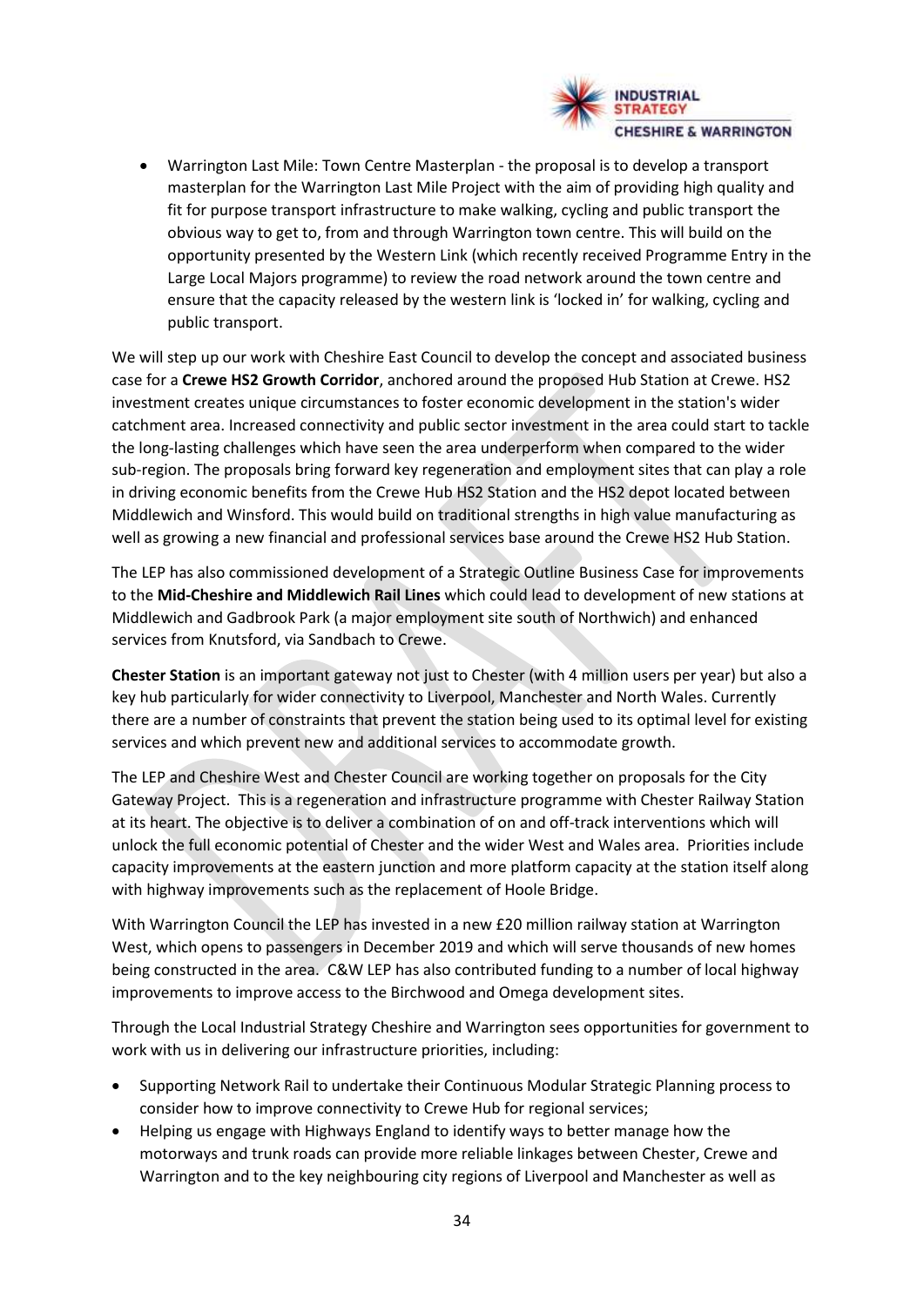

strategic connectivity to North Wales and the Midlands, with a particular focus on managing congestion and improving journey time reliability;

- Helping us to develop solutions for non-car modes in our three hub locations, particularly to/from their hinterlands, including the potential for any future Transforming Cities Funds to be available to support such smaller cities/larger towns; and
- Supporting activity to identify options for sustainable financing mechanisms for local contributions to schemes;

# **Digital**

Effective and high-quality broadband coverage is essential to support businesses and economic growth, especially given the shift towards an internet-based economy and changing work practices with working from home becoming more common.

Whilst coverage has improved greatly in the last few years through the Connecting Cheshire Superfast Broadband programme, it remains sporadic, especially outside of the main towns. The first three phases of our roll-out have been delivered in partnership with Openreach with almost £20m funding invested to reach an additional 100,000 premises; of which over 90,000 are now able to access superfast, or above speeds.

Overall, 29.8% of premises in C&W have Ultrafast broadband with speeds of over 300Mbit/s. There is considerable variation between the local authorities: Warrington – 56.6%, Cheshire East – 29.2%, Cheshire West and Chester – 14.5%.

Figure 1, below shows the percentage of premises that have Superfast broadband at the local level. This also shows that there are a high proportion of premises with this speed of broadband across much of C&W.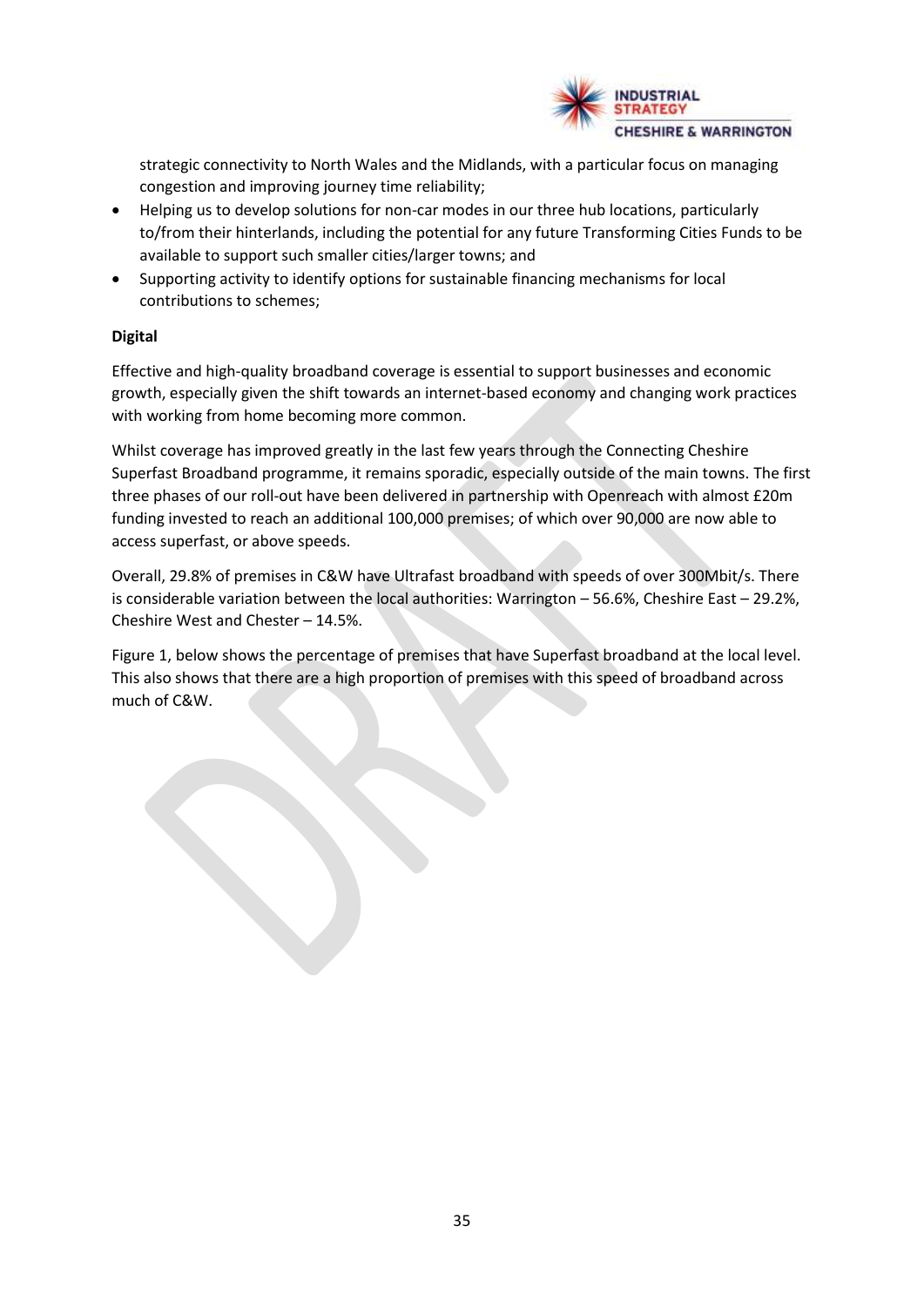



*Figure 1: Percentage of premises that have Superfast broadband (30-300Mbit/s) (2018)*

Looking at lower broadband speeds, 7.1% of premises in C&W have access to services with speeds of up to 30Mbit/s. Across the local authorities, the percentage of premises with access to this speed of broadband is 9.0% in Cheshire East, 7.4% in Cheshire West and Chester, and 3.1% in Warrington.



*Figure 2: Percentage of premises that have access to services up to 30Mbit/s (2018)*

There is a low percentage of premises with access to services up to 30 Mbit/s in urban areas (Fig.2), whilst rural areas tend to have higher proportions of premises with this speed.

For low speeds of less than 10Mbit/s, 2.2% of premises in C&W have this speed. By local authority, this is 3.0% of premises in Cheshire East, 2.3% in Cheshire West and Chester, and 0.6% in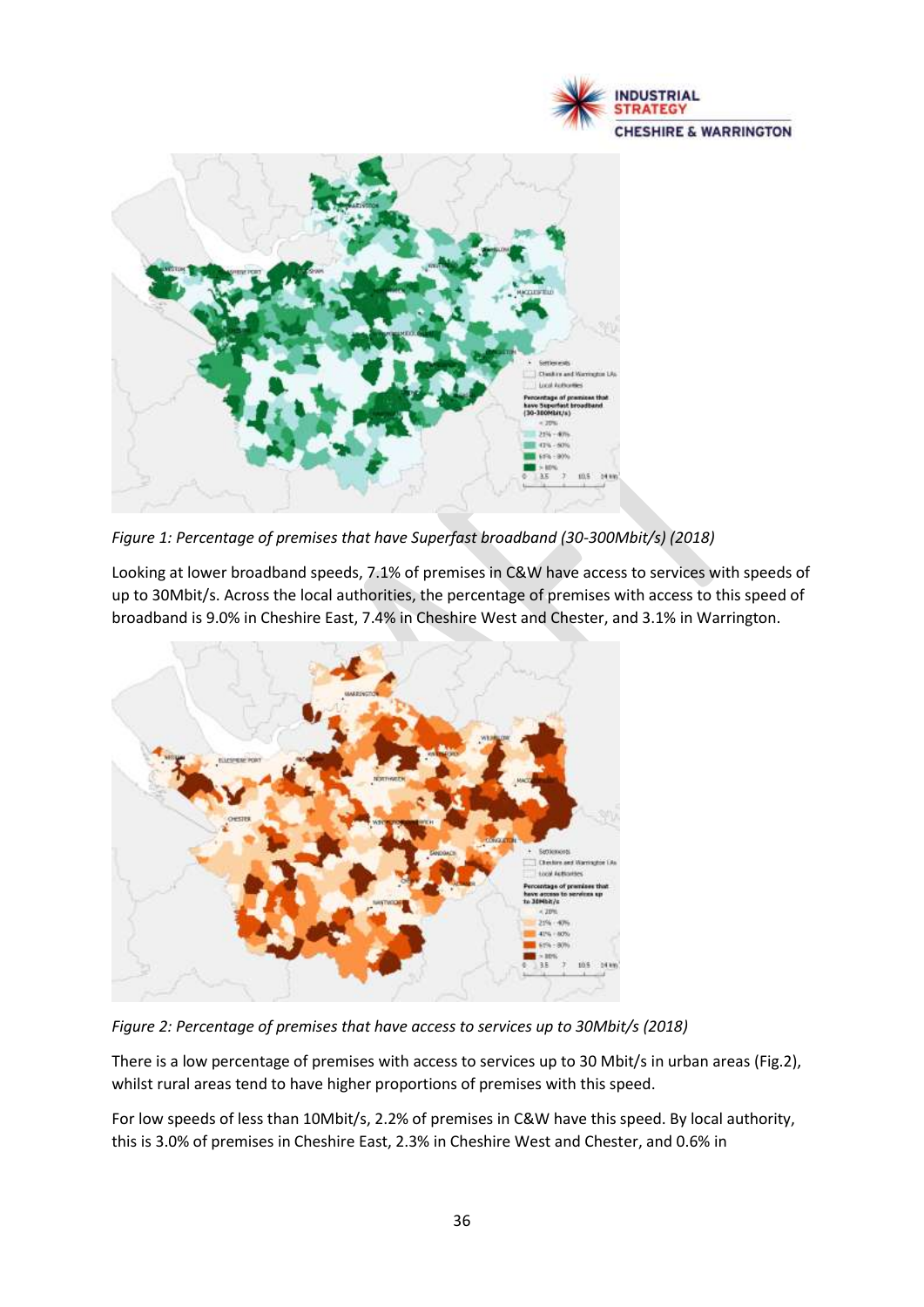

Warrington. Areas with a higher percentage of premises with this broadband speed are typically in more rural areas.

For parts of C&W, which have a high proportion of premises with access to services up to 30Mbit/s, such as the areas surrounding Macclesfield and parts of the south west of C&W, this is due to a high proportion of premises having internet speeds of less than 10Mbit/s.

In terms of **mobile data** coverage, there is a reasonable 3G and 4G coverage across the sub-region by the top four mobile phone companies<sup>13</sup>. Mobile data is a potential solution to providing better and faster broadband to those areas of the sub-region where fibre remains economically unviable. On current plans the sub-region is unlikely to benefit from 5G for some time which could result in businesses and residents being at a disadvantage compared to more urban (city) locations.

#### **Early Actions to Support Cheshire and Warrington's Ambitions**

We welcome input from DCMS as we take forward our digital strategy through development of a fully costed digital infrastructure plan. This will include a focus on understanding the use of shared data and information to transform strategic planning and developing cost effective options for addressing 'last mile' and rural connectivity issues.

In addition, we want to work with government and utility companies to explore options to develop affordable mechanisms which enable investment in utilities in a timely fashion to avoid capacity constraints restricting our ability to grow the economy. This links in to our work on energy and clean growth and recognises the reality that many parts of our energy infrastructure are at or near capacity and will need adding to or reinforcing to accommodate growth.

<sup>13</sup> Vodafone, O2, EE and Three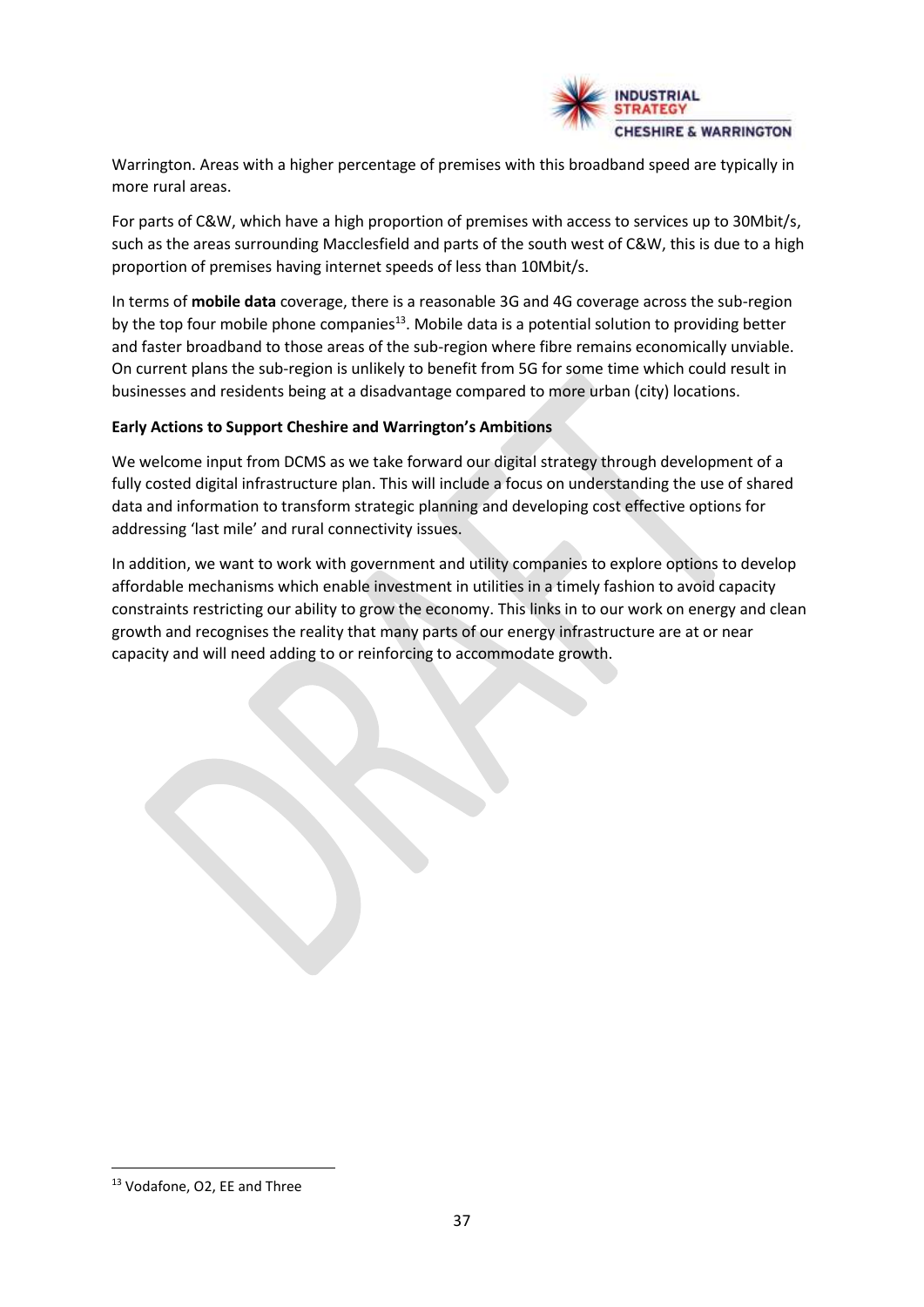

#### **Appendix A: Evidence Base Headlines**

The headlines from the evidence gathering and insight work are that Cheshire and Warrington is: -

#### **Economy**

- **A very successful economy** currently generating **£30.9bn per year** with an ambition to be a £50bn+ economy by 2040
- **2.7% average annual Gross Value Added (GVA) growth** compared to 2.2% in the UK and 2.1% in NW
- **Highest** GVA per head of **northern LEPs** and **4 th highest** of all LEPs **£33,384**
- **£34.63 produced per hour worked**  4.1% higher than UK and 13.6% higher than the NW but **stagnant** and **still not back to 2007 levels**
- Manufacturing is the largest sector by GVA at **£7.7bn**  25% of GVA with 9% of the jobs
- **Super strengths** (high productivity, specialisation and jobs) in **petroleum, chemicals & pharma** and **motor vehicles**
- **Specialisms** in chemicals, automotive assembly, nuclear energy, oil refining, medicines discovery and manufacture
- **Almost 46%** employed in public services and retail and hospitality. High employment in services and manufacturing

#### **Ideas**

- High levels of business-led research and development, though concerns that this is rested in a few, large-scale businesses.
- The sub-region lags behind other parts of the UK in terms of public sector R&D, though this may be symptomatic of the lack of a major research-intensive University
- Excellent asset base on which to build the Cheshire Science Corridor has the largest concentration of science and technology assets in the North of England

#### **People**

- Population currently 927,000 but **growing at half the rate** of the rest of the UK.
- A **highly skilled resident population**, but an ageing one, with over **21% of residents 65 and over**; much of the high skills base rests in the older population
- Challenges around inclusive growth, with **over a fifth of residents earning less than the real**  living wage<sup>14</sup>

#### **Infrastructure**

- Major opportunity available from the planned **High Speed 2** hub station at Crewe
- Significant **national road assets** but issues of congestion across the motorway and local major route networks
- **Digital infrastructure** provision is good in much of the sub-region but there remain patches of poor coverage, especially in more rural areas.

<sup>&</sup>lt;sup>14</sup> As defined by the Living Wage Foundation: £9/hr across the UK compared with £8.21/hr for the National Living Wage